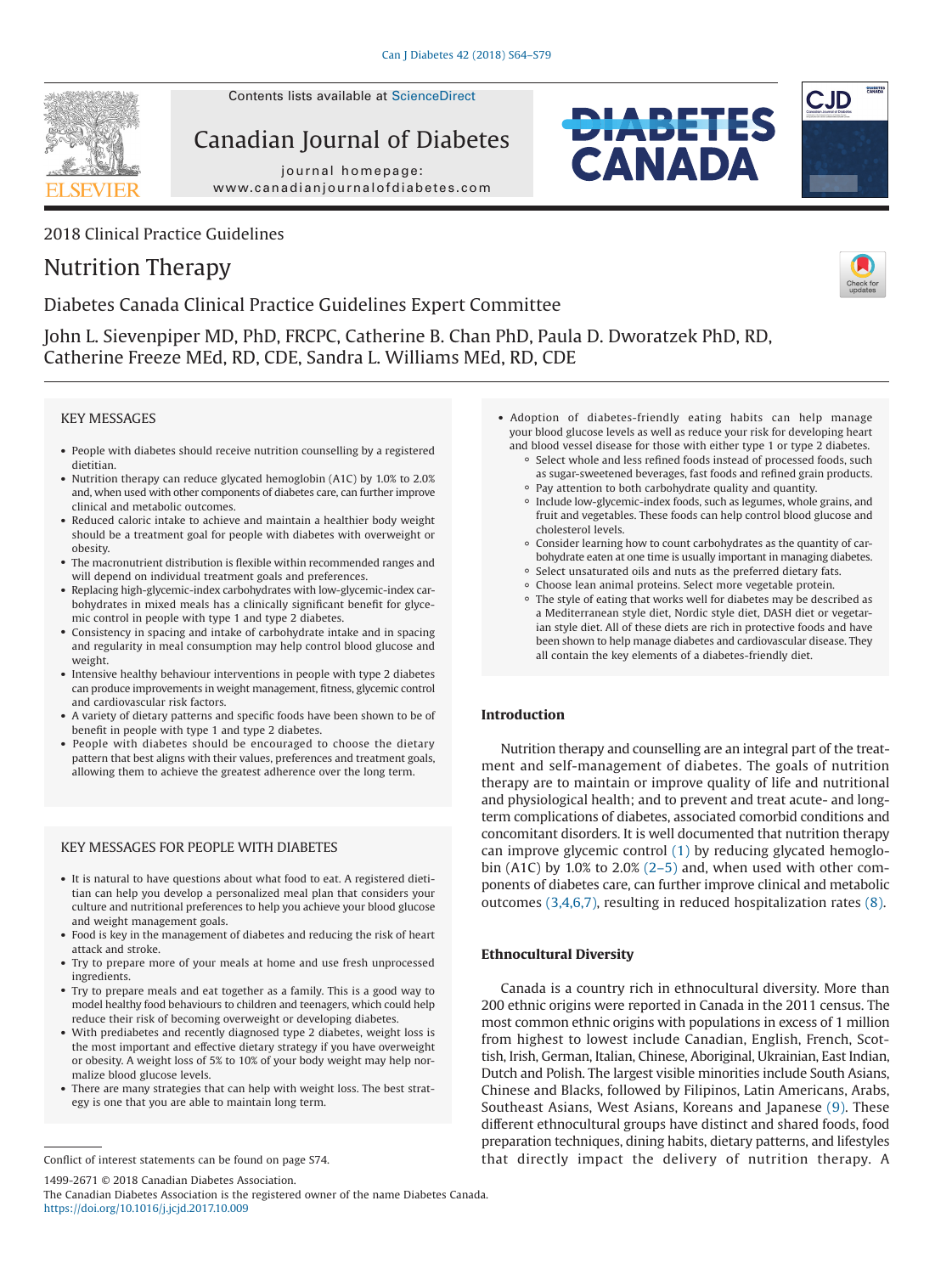"transcultural" approach to nutrition therapy that takes into account these issues has been proposed and has the goal of providing culturally congruent nutrition counselling (10).

## **Approach to Nutrition Therapy**

Nutrition therapy should be individualized, regularly evaluated, reinforced in an intensive manner (11,12), and should incorporate self-management education (13). A registered dietitian (RD) should be involved in the delivery of care wherever possible. Counselling provided by an RD with expertise in diabetes management (14,15), delivered in either a small group and/or an individual setting (16–18), has demonstrated benefits for those with, or at risk for, diabetes. Frequent follow up (i.e. every 3 months) with an RD has also been associated with better dietary adherence in people with type 2 diabetes (7). Individual counselling may be preferable for people of lower socioeconomic status (8), while group education has been shown to be more effective than individual counselling when it incorporates principles of adult education (19). Additionally, in people with type 2 diabetes, culturally sensitive peer education has been shown to improve A1C, nutrition knowledge and diabetes self-management (20), and web-based care management has been shown to improve glycemic control (21). Diabetes education programs serving vulnerable populations should evaluate the presence of barriers to healthy eating (e.g. cost of healthy food, stress-related overeating) (22) and work toward solutions to facilitate behaviour change.

The starting point of nutrition therapy is to follow the healthy diet recommended for the general population based on *Eating Well With Canada's Food Guide* (22). As the Food Guide is in the process of being updated, specific recommendations are subject to change based on the evidence review and public consultation by Health Canada (https://www.foodguideconsultation.ca/professionals-andorganizations). Current dietary advice is to consume a variety of foods from the 4 food groups (vegetables and fruits; grain products; milk and alternatives; meat and alternatives), with an emphasis on foods that are low in energy density and high in volume to optimize satiety and discourage overconsumption. Following this advice may help a person attain and maintain a healthy body weight while ensuring an adequate intake of carbohydrate (CHO), fibre, fat, protein, vitamins and minerals.

There is evidence to support a number of other macronutrient-, food- and dietary pattern-based approaches. As evidence is limited for the rigid adherence to any single dietary approach (23,24), nutrition therapy and meal planning should be individualized to accommodate the individual's values and preferences, which take into account age, culture, type and duration of diabetes, concurrent medical therapies, nutritional requirements, lifestyle, economic status (25), activity level, readiness to change, abilities, food intolerances, concurrent medical therapies and treatment goals. This individualized approach harmonizes with that of other clinical practice guidelines for diabetes and for dyslipidemia (10,26).

Figures 1 and 2, and Table 1 present an algorithm that summarizes the approach to nutrition therapy for diabetes, applying the evidence from the sections that follow, and allowing for the individualization of therapy in an evidence-based framework.

## **Energy**

Because an estimated 80% to 90% of people with type 2 diabetes have overweight or obesity, strategies that include energy restriction to achieve weight loss are a primary consideration (27). A modest weight loss of 5% to 10% of initial body weight can substantially improve insulin sensitivity, glycemic control,



**Figure 1.** Nutritional management of hyperglycemia in type 2 diabetes. *A1C*, glycated hemoglobin.

hypertension and dyslipidemia in people with type 2 diabetes and those at risk for type 2 diabetes (28–30). Total calories should reflect the weight management goals for people with diabetes and overweight or obesity (i.e. to prevent further weight gain, to attain and maintain a healthy or lower body weight for the long term or to prevent weight regain).

## **Macronutrients**

The ideal macronutrient distribution for the management of diabetes may vary, depending on the quality of the various macronutrients, the goals of the dietary treatment regimen and the individual's values and preferences.

#### *Carbohydrate*

CHO broadly include available CHO from starches and sugars and unavailable CHO from fibre. The dietary reference intakes (DRIs) specify a recommended dietary allowance (RDA) for available CHO of no less than 130 g/day for adult women and men >18 years of age, to provide glucose to the brain (31). The DRIs also recommended that the percentage of total daily energy from CHO should be ≥45% to prevent high intake of saturated fatty acids as it has been associated with reduced risk of chronic disease for adults (31). If CHO is derived from low glycemic index (GI) and high-fibre foods, it may contribute up to 60% of total energy, with improvements in glycemic and lipid control in adults with type 2 diabetes (32).

Systematic reviews and meta-analyses of controlled trials of CHOrestricted diets (mean CHO of 4% to 45% of total energy per day) for people with type 2 diabetes have not shown consistent improvements in A1C compared to control diets (33–35). Similarly, inconsistent improvements in lipids and blood pressure (BP) have been reported when comparing low-CHO to higher-CHO diets (33–35). As for weight loss, low-CHO diets for people with type 2 diabetes have not shown significant advantages for weight loss over the short term (33,34). There also do not appear to be any longer-term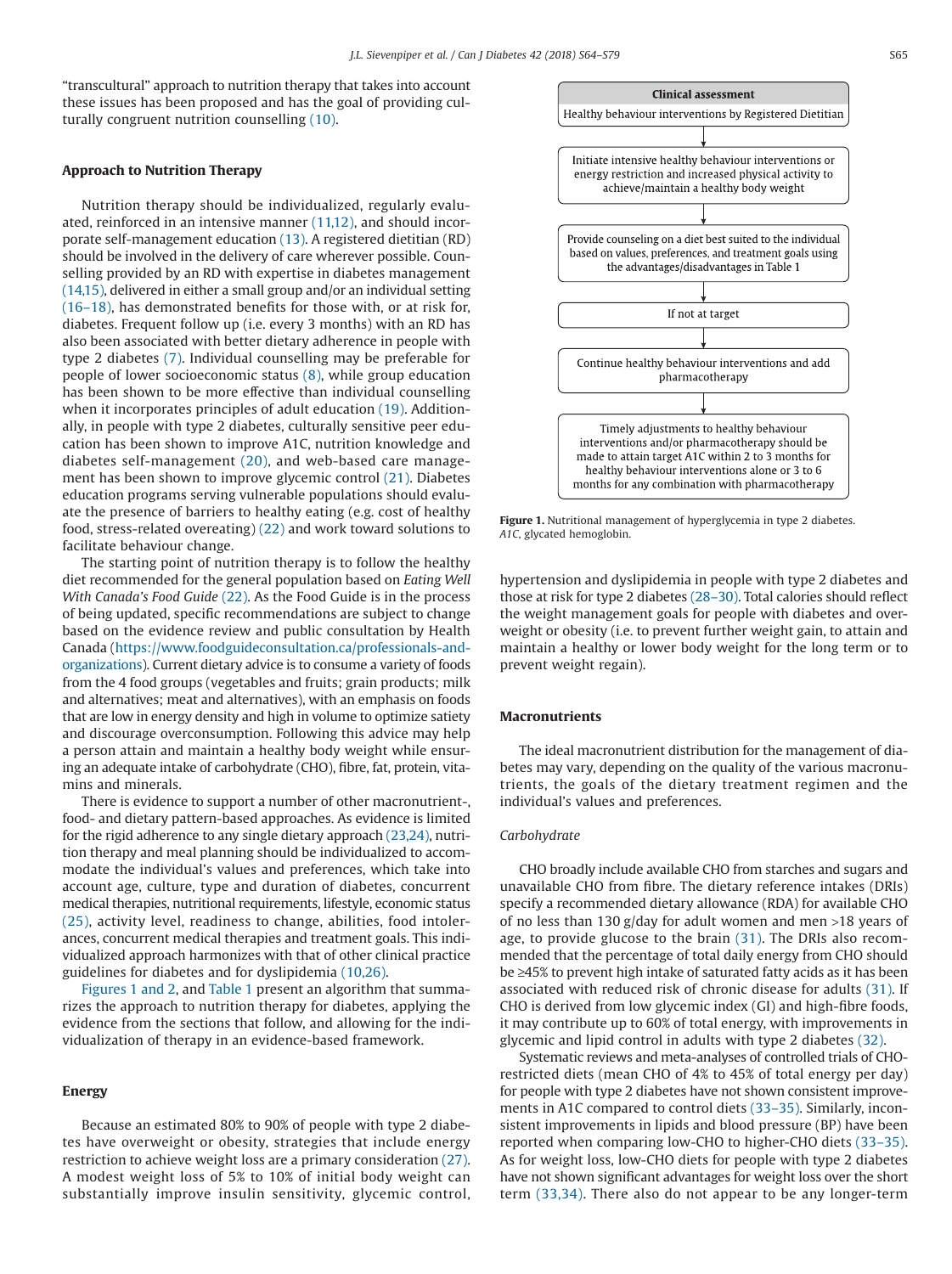#### **Table 1**

Properties of dietary interventions\*,†‡

| Properties of dietary interventions (listed in the order they are presented in the text) |  |
|------------------------------------------------------------------------------------------|--|
|                                                                                          |  |

| roperties or dictary mich ventions (mated in the order they are presented in the text) |                                   |                            |                                                                                               |                                               |
|----------------------------------------------------------------------------------------|-----------------------------------|----------------------------|-----------------------------------------------------------------------------------------------|-----------------------------------------------|
| <b>Dietary interventions</b>                                                           | A <sub>1</sub> C                  | <b>CV</b> benefit          | <b>Other advantages</b>                                                                       | <b>Disadvantages</b>                          |
| Macronutrient-based approaches                                                         |                                   |                            |                                                                                               |                                               |
| Low-glycemic-index diets                                                               | $\downarrow$ (32,44,46,47)        | $\downarrow$ CVD (52)      | $\downarrow$ LDL-C, $\downarrow$ CRP, $\downarrow$ hypoglycemia, $\downarrow$ diabetes Rx     | None                                          |
| High-fibre diets                                                                       | $\downarrow$ (viscous fibre) (57) | $\downarrow$ CVD (69)      | ↓LDL-C, ↓non-HDL-C, ↓apo B (viscous fibre) (54,57,59)                                         | GI side effects (transient)                   |
| High-MUFA diets                                                                        | $\leftrightarrow$                 | $\downarrow$ CVD           | ↓Weight, ↓TG, ↓BP                                                                             | None                                          |
| Low-carbohydrate diets                                                                 | $\leftrightarrow$                 |                            | $\downarrow$ TG                                                                               | ↓Micronutrients, Trenal load                  |
| High-protein diets                                                                     |                                   |                            | $\downarrow$ TG, $\downarrow$ BP, preserve lean mass                                          | ↓Micronutrients, 1renal load                  |
| Mediterranean dietary pattern                                                          | $\downarrow$ (50,139)             | $\downarrow$ CVD $(143)$   | $\downarrow$ retinopathy (144), $\downarrow$ BP, $\downarrow$ CRP, $\uparrow$ HDL-C (139,140) | None                                          |
| Alternate dietary patterns                                                             |                                   |                            |                                                                                               |                                               |
| Vegetarian                                                                             | $\downarrow$ (145,251)            | $\downarrow$ CHD (152)     | $\downarrow$ Weight (148), $\downarrow$ LDL-C (149)                                           | $\downarrow$ vitamin B12                      |
| <b>DASH</b>                                                                            | $\downarrow$ (159)                | $\downarrow$ CHD $(161)$   | ↓Weight (159), ↓LDL-C (159), ↓BP (159), ↓CRP (160)                                            | None                                          |
| Portfolio                                                                              |                                   | $\downarrow$ CVD (162,163) | $\downarrow$ LDL-C (162,163), $\downarrow$ CRP (162), $\downarrow$ BP (163)                   | None                                          |
| Nordic                                                                                 |                                   |                            | $\downarrow$ LDL-C+, $\downarrow$ non-HDL-C (169–171)                                         | None                                          |
| Popular weight loss diets                                                              |                                   |                            |                                                                                               |                                               |
| Atkins                                                                                 | $\leftrightarrow$                 |                            | ↓Weight, ↓TG, ↑HDL-C, ↓CRP                                                                    | ↑LDL-C, ↓micronutrients, ↓adherence           |
| Protein Power Plan                                                                     |                                   |                            | ↓Weight, ↓TG, ↑HDL-C                                                                          | ↓Micronutrients, ↓adherence, 1renal load      |
| Ornish                                                                                 |                                   |                            | $\downarrow$ Weight, $\downarrow$ LDL-C, $\downarrow$ CRP                                     | $\leftrightarrow$ FPG, $\downarrow$ adherence |
| Weight Watchers                                                                        |                                   |                            | ↓Weight, ↓LDL-C, ↑HDL-C, ↓CRP                                                                 | $\leftrightarrow$ FPG, $\downarrow$ adherence |
| Zone                                                                                   |                                   | $\overline{\phantom{a}}$   | ↓Weight, ↓LDL-C, ↓TG, ↑HDL-C                                                                  | $\leftrightarrow$ FPG, $\downarrow$ adherence |
| Dietary patterns of specific foods                                                     |                                   |                            |                                                                                               |                                               |
| Dietary pulses/legumes                                                                 | $\downarrow$ (176)                | $\downarrow$ CVD $(181)$   | ↓Weight (179), ↓LDL-C (177), ↓BP (178)                                                        | GI side effects (transient)                   |
| Fruit and vegetables                                                                   | $\downarrow$ (183,184)            | $\downarrow$ CVD (79)      | $\downarrow$ BP (186,187)                                                                     | None                                          |
| <b>Nuts</b>                                                                            | $\downarrow$ (188)                | $\downarrow$ CVD (143,181) | ↓LDL-C (190), ↓TG, ↓FPG (189)                                                                 | Nut allergies (some individuals)              |
| Whole grains                                                                           | $\downarrow$ (oats) (194)         | $\downarrow$ CHD (99)      | $\downarrow$ LDL-C, FPG (oats, barley) (57,193)                                               | GI side effects (transient)                   |
| Dairy                                                                                  | $\leftrightarrow$                 | $\downarrow$ CVD (199,200) | $\downarrow$ BP, $\downarrow$ TG (when replacing SSBs) (197)                                  | Lactose intolerance (some individuals)        |
| Meal replacements                                                                      | ↓                                 |                            | $\downarrow$ Weight                                                                           | Temporary intervention                        |

\*  $\sqrt{2} = 1\%$  decrease in A1C.

 $^\dagger$  Adjusted for medication changes.

‡ References are for the evidence used to support accompanying recommendations.

A1C, glycated hemoglobin; apo B, apolipoprotein B; BMI, body mass index; BP, blood pressure; CHD, coronary heart disease; CHO, carbohydrate; CRP, C reactive protein; CV, cardiovascular; *CVD,* cardiovascular disease; *DASH*, Dietary Approaches to Stop Hypertension; *FPG*, fasting plasma glucose; *GI*, gastrointestinal; *HDL-C*, high-density lipoprotein cholesterol; *LDL-C*, low-density lipoprotein cholesterol; *MUFA*, monounsaturated fatty acid; *SSBs*, sugar-sweetened beverages; *TC*, total cholesterol; *TG*, triglycerides.

| <b>Prediabetes</b>                                                                                                        | Early type 2 diabetes                                                                                                                             | Type 2 diabetes not                                                                                                                                                   | <b>Type 2 diabetes on</b>                                                                                                                                                                                                                                                                                                                                                                                                                |
|---------------------------------------------------------------------------------------------------------------------------|---------------------------------------------------------------------------------------------------------------------------------------------------|-----------------------------------------------------------------------------------------------------------------------------------------------------------------------|------------------------------------------------------------------------------------------------------------------------------------------------------------------------------------------------------------------------------------------------------------------------------------------------------------------------------------------------------------------------------------------------------------------------------------------|
| • Weight loss or                                                                                                          | • Weight loss or                                                                                                                                  | on insulin                                                                                                                                                            | basal insulin only                                                                                                                                                                                                                                                                                                                                                                                                                       |
| maintenance*<br>• Portion control<br>• Guidance to include<br>low-GI CHO and reduce<br>refined CHO<br>• Physical activity | maintenance*<br>• Portion control<br>• Low-GI CHO<br>• High fibre<br>• CHO distribution<br>• Dietary pattern of<br>choicet<br>• Physical activity | • Weight loss or<br>maintenance*<br>• Portion control<br>• CHO distribution<br>• Low-GI CHO<br>• High fibre<br>• Dietary pattern of<br>choicet<br>• Physical activity | • Portion control<br>• Weight loss or<br>maintenance*<br>• CHO consistency<br>• Low-GI CHO<br>• High fibre<br>• Dietary pattern of<br>choicet<br>• Physical activity<br><b>Type 2 diabetes on</b><br>basal-bolus therapy<br>• Portion control<br>• Weight loss or<br>maintenance*<br>• CHO consistency<br>initially then learn<br>CHO counting<br>• Low-GI CHO<br>• High fibre<br>• Dietary pattern of<br>choicet<br>• Physical activity |

**Figure 2.** Stage-targeted nutrition and other healthy behaviour strategies for people with type 2 diabetes. *CHO,* carbohydrate; *GI*, glycemic index; *NPH*, neutral protamine Hagedorn.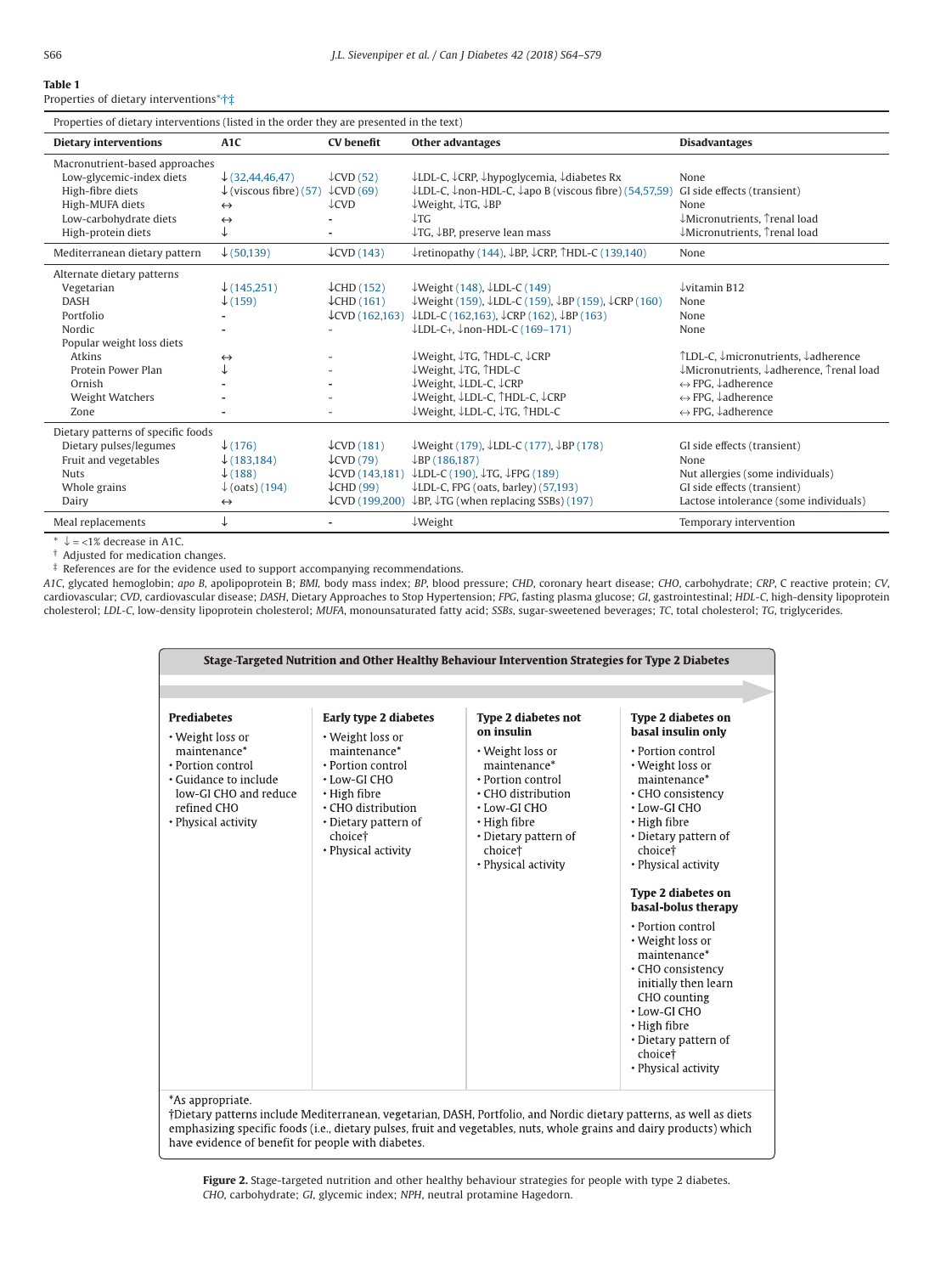advantages. Although a network systematic review and metaanalysis of randomized controlled trials of popular weight loss diets showed that low-CHO diets (defined as ≤40% energy from CHO) resulted in greater weight loss compared with high-CHO, low-fat diets (defined as ≥60% energy from CHO) at 6 months, there was no difference at 12 months in individuals with overweight or obesity with a range of metabolic phenotypes, including type 2 diabetes (36). Of note, very-low-CHO diets have ketogenic effects that may be a concern for those at risk of diabetic ketoacidosis taking insulin or SGLT2 inhibitors (37) (see Pharmacologic Glycemic Management of Type 2 Diabetes in Adults chapter, p. S88).

A limited number of small, short-term studies conducted on the use of low-CHO diets (target <75 g/day) in people with type 1 diabetes have demonstrated modest adherence to the prescribed diets with improved A1C for those who can adhere. This style of diet can be an option for those motivated to be so restrictive (38,39). Of concern for those following a low-CHO diet is the effectiveness of glucagon in the treatment of hypoglycemia. In a small study, people with type 1 diabetes treated with continuous subcutaneous insulin infusion (CSII) therapy following a low-CHO diet for 1 week had a blunted response to a glucagon bolus (40,41). The long-term sustainability and safety of these diets remains uncertain.

#### *Glycemic Index*

The glycemic index (GI) provides an assessment of the quality of CHO-containing foods based on their ability to raise blood glucose (BG) (42). To decrease the glycemic response to dietary intake, low-GI CHO foods are exchanged for high-GI CHO foods. Detailed lists can be found in the *International Tables of Glycemic Index and Glycemic Load Values* (43).

Systematic reviews and meta-analyses of randomized trials and large individual randomized trials of interventions replacing high-GI foods with low-GI foods have shown clinically significant improvements in glycemic control over 2 weeks to 6 months in people with type 1 or type 2 diabetes (44–51). This dietary strategy has also been shown to improve postprandial glycemia and reduce high-sensitivity C-reactive protein (hsCRP) over 1 year in people with type 2 diabetes (48), reduce the number of hypoglycemic events over 24 to 52 weeks in adults and children with type 1 diabetes (47) and improve total cholesterol (TC) over 2 to 24 weeks in people with and without diabetes (46). Irrespective of the comparator, recent systematic reviews and meta-analyses have confirmed the beneficial effect of low-GI diets on glycemic control and blood lipids in people with diabetes (49–51). Other lines of evidence extend these benefits. A systematic review and meta-analysis of prospective cohort studies inclusive of people with diabetes showed that high GI and high glycemic load (GL) diets are associated with increased incidence of cardiovascular disease (CVD), when comparing the highest with the lowest exposures of GI and GL in women more than men over 6 to 25 years (52).

### *Dietary fibre*

Dietary fibre includes the edible components of plant material that are resistant to digestion by human enzymes (nonstarch polysaccharides and lignin, as well as associated substances). They include fibres from commonly consumed foods as well as accepted novel fibres that have been synthesized or derived from agricultural by-products (53). DRIs specify an adequate intake (AI) for total fibre of 25 g/day and 38 g/day for women and men 19–50 years of age, respectively, and 21 g/day and 30 g/day for women and men  $\geq$ 51 years of age, respectively (31). Although these recommendations do not differentiate between insoluble and soluble fibres or viscous and nonviscous fibres within soluble fibre, the evidence supporting metabolic benefit is greatest for viscous soluble fibre from different plant sources (e.g. beta-glucan from oats and barley, mucilage from psyllium, glucomannan from konjac mannan, pectin from dietary pulses, eggplant, okra and temperate climate fruits (apples, citrus fruits, berries, etc.). The addition of viscous soluble fibre has been shown to slow gastric emptying and delay the absorption of glucose in the small intestine, thereby improving postprandial glycemic control (54,55).

Systematic reviews, meta-analyses of randomized controlled trials and individual randomized controlled trials have shown that different sources of viscous soluble fibre result in improvements in glycemic control assessed as A1C or fasting blood glucose (FBG) (56–58) and blood lipids (59–61). A lipid-lowering advantage is supported by Health Canada-approved cholesterol-lowering health claims for the viscous soluble fibres from oats, barley and psyllium  $(62–64)$ .

Despite contributing to stool bulking (65), insoluble fibre has failed to show similar metabolic advantages in randomized controlled trials in people with diabetes (56,66,67). These differences between soluble and insoluble fibre are reflected in the EURODIAB prospective complications study, which demonstrated a protective association of soluble fibre that was stronger than that for insoluble fibre in relation to nonfatal CVD, cardiovascular (CV) mortality and all-cause mortality in people with type 1 diabetes (68). However, this difference in the metabolic effects between soluble and insoluble fibre is not a consistent finding. A recent systematic review and meta-analysis of prospective cohort studies in people with and without diabetes did not show a difference in risk reduction between fibre types (insoluble, soluble) or fibre source (cereal, fruit, vegetable) (69). Given this inconsistency, mixed sources of fibre may be the ideal strategy. Interventions emphasizing high intakes of dietary fibre ( $\geq$ 20 g/1,000 kcal per day) from a combination of types and sources with a third or more provided by viscous soluble fibre (10 to 20 g/day) have shown important advantages for postprandial BG control and blood lipids, including the established therapeutic lipid target low-density lipoprotein cholesterol (LDL-C) (54,58,70) and, therefore, emphasizing fibre from mixed sources may help to ensure benefit.

## *Sugars*

Added sugars, especially from fructose-containing sugars (high fructose corn syrup [HFCS], sucrose and fructose), have become a focus of intense public health concern. The main metabolic disturbance of fructose and sucrose in people with diabetes is an elevation of fasting triglycerides (TG) at doses >10% of total daily energy. A systematic review and meta-analysis of randomized controlled trials ≥2-weeks duration showed that added sugars from sucrose, fructose and honey in isocaloric substitution for starch have a modest fasting TG-raising effect in people with diabetes, which was not seen at doses ≤10% of total energy (71). Fructose-containing sugars either in isocaloric substitution for starch or under ad libitum conditions have not demonstrated an adverse effect on lipoproteins (LDL-C, TC, high-density lipoprotein cholesterol [HDL-C]), body weight or markers of glycemic control (A1C, FBG or fasting blood insulin) (71–73). Similar results have been seen for added fructose. Consumption of added fructose alone, in place of equal amounts of other sources of CHO (mainly starch), does not have adverse effects on body weight (74,75), BP (76), fasting TG (77,78), postprandial TG (79), markers of fatty liver (80) or uric acid (75,81). In fact, it may even lower A1C (75,82,83) in most people with diabetes. Although HFCS has not been formally tested in controlled trials involving people with diabetes, there is no reason to expect that it would give different results than sucrose. Randomized controlled trials of headto-head comparisons of HFCS vs. sucrose at doses from the 5th to 95th percentile of United States population intake have shown no differences between HFCS and sucrose over a wide range of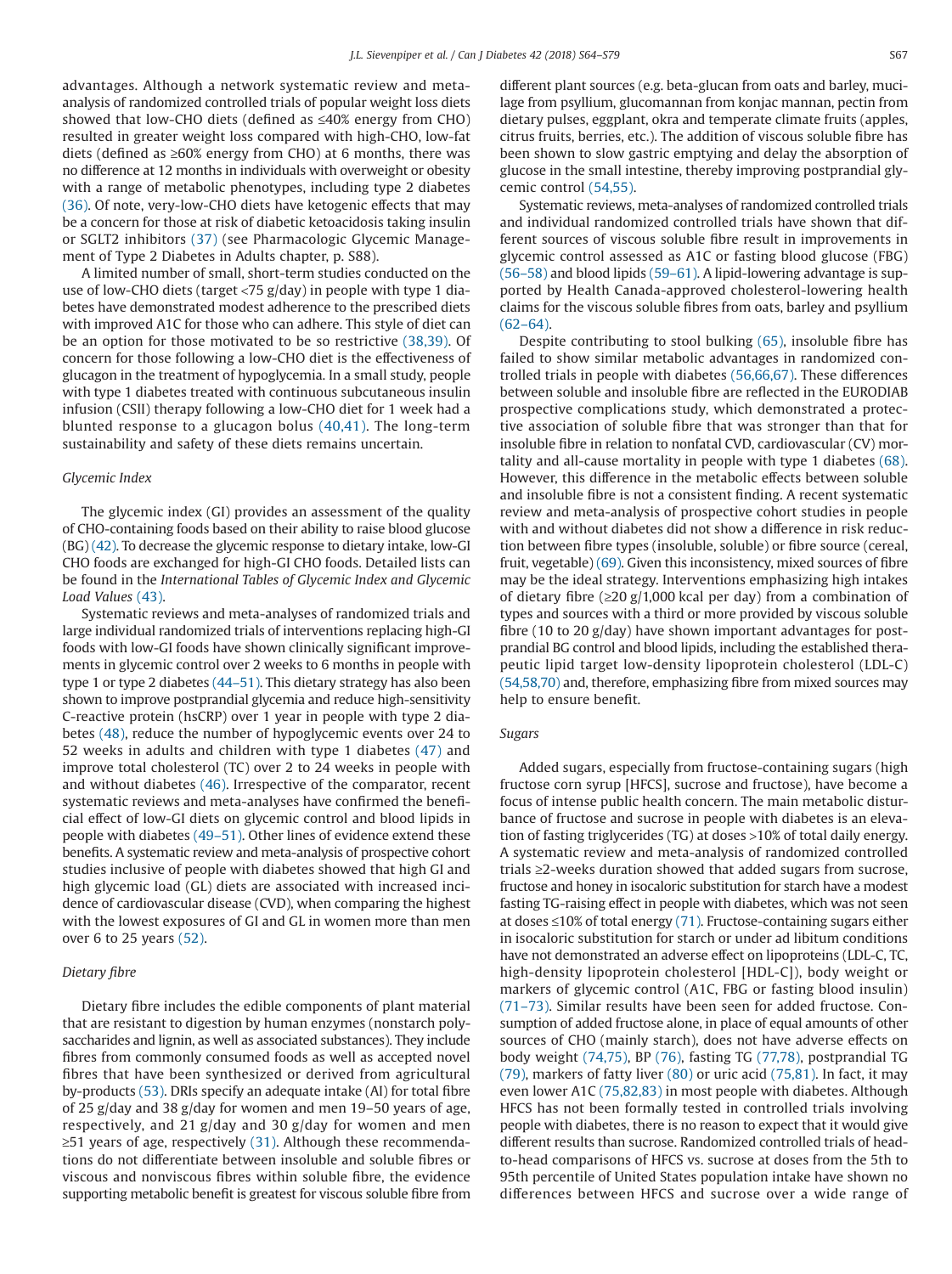cardiometabolic outcomes in participants with overweight or obesity without diabetes (84–87).

Food sources of sugars may be a more important consideration than the type of sugar per se. A wide range of studies including people with and without diabetes have shown an adverse association of sugar-sweetened beverages (SSBs) with risk of hypertension and coronary heart disease when comparing the highest with the lowest levels of intake (88,89). These differences are most apparent when SSBs account for more than 10% of total energy and are likely mediated by the excess calories (88,89). This adverse relationship may be specific to SSBs as the same adverse relationship has not been shown for total sugars, sucrose, or fructose (90–97), fructosecontaining sugars from fruit (79,98) or food sources of added sugars, such as whole grains and dairy products (yogurt) (98–101).

#### *Fat*

The DRIs do not specify an AI or RDA for total fat, monounsaturated fatty acids (MUFA), saturated fatty acids (SFA), or dietary cholesterol. AIs have only been set for the essential polyunsaturated fatty acids (PUFA): 12 g and 11 g per day for women and 17 g and 14 g per day for men aged 19-50 years and >51 years, respectively, for the n-6 PUFA linoleic acid and 1.1 g per day for women and 1.6 g per day for men aged >18 years for the n-3 PUFA alphalinolenic acid (31). The quality of fat (type of fatty acids) has been shown to be a more important consideration than the quantity of fat for CV risk reduction. Dietary strategies have tended to focus on the reduction of saturated fatty acids (SFA) and dietary cholesterol. The prototypical diets are the United States National Cholesterol Education Program (NCEP) Step I (≤30% total energy as fat, ≤10% of energy as SFA) and Step II (≤7% of energy as SFA, dietary cholesterol ≤200 mg/day) diets (102). These diets have shown improvements in lipids and other CV risk factors compared with higher SFA and cholesterol control diets (103).

More recent analyses have assessed the relation of different fatty acids with CV outcomes. A systematic review and meta-analysis of prospective cohort studies inclusive of people with diabetes showed that diets low in trans fatty acids (TFA) are associated with less coronary heart disease (CHD) (104). Another systematic review and metaanalysis of randomized controlled clinical outcome trials involving people with and without diabetes showed that diets low in SFA decrease combined CV events (105). The benefit, however, was restricted to intakes of SFA <9% total energy and to the replacement of SFA with polyunsaturated fatty acids (PUFA) (105). Other analyses of the available clinical outcome trials suggest that the food sources of PUFA may even be more relevant with CV benefit restricted to mixed omega-3/omega-6 PUFA sources, such as soybean oil and canola oil (106). Pooled analyses of prospective cohort studies and large individual cohort studies also suggest that replacement of saturated fatty acids with high quality sources of monounsaturated fatty acids (MUFA) from olive oil, canola oil, avocado, nuts and seeds, and high quality sources of carbohydrates from whole grains and low GI index carbohydrate foods is associated with decreased incidence of CHD (107,108).

The food source of the saturated fatty acids being replaced, however, is another important consideration. Whereas adverse associations have been reliably established for meat as a food source of saturated fatty acids, the same has not been shown for some other food sources of saturated fatty acids (e.g. such as dairy products and plant fats from palm and coconut) (109).

A comprehensive review of long-chain omega-3 fatty acids (LC-PUFAs) eicosapentaenoic acid (EPA) and docosahexaenoic acid (DHA) from fish oils did not show an effect on glycemic control (110). Large randomized clinical outcome trials of supplementation with omega-3 LC-PUFAs do not support their use in people with diabetes (111–113). The Outcome Reduction with Initial Glargine lntervention (ORIGIN) trial failed to show a CV or mortality benefit of supplementation with omega-3 LC-PUFA in 12,536 people with prediabetes or type 2 diabetes (112). Subsequent systematic reviews and meta-analyses of randomized trials involving more than 75,000 participants with and without diabetes have failed to show a CV benefit of supplementation with long chain omega-3 PUFAs (114). The Study of Cardiovascular Events in Diabetes (ASCEND) in 15,480 people with diabetes free of CV disease (clinicaltrials.gov registration number NCT00135226) will provide more data on the outcomes of supplementation with omega-3 LC-PUFA in people with diabetes.

Although supplementation with omega-3 LC-PUFA has not been shown to be beneficial, consumption of fish may be. Prospective cohort analyses have shown higher consumption of fish, ranging from 1 to 3 servings per month to ≥2 servings/week of oily fish, was associated with reductions in coronary artery disease (CAD) (115), diabetic chronic kidney disease (CKD) in type 2 diabetes (116) and less albuminuria in type 1 diabetes (117).

#### *Protein*

The DRIs specify a recommended dietary allowance (RDA) for protein of 0.8 g per kg body weight for adult men and women >18 years of age (31). There is no evidence that the usual protein intake for most individuals (1 to 1.5 g per kg body weight per day), representing 15% to 20% of total energy intake, needs to be modified for people with diabetes (118). However, this intake in grams per kg per day should be maintained or increased with energy-reduced diets.

Protein quality has been shown to be another important consideration. A systematic review and meta-analysis of randomized controlled trials showed that replacement of animal protein with sources of plant protein improved A1C, FPG and fasting insulin in people with type 1 and type 2 diabetes over a median follow up of 8 weeks (119).

People with diabetes who have CKD should target a level of intake that does not exceed the RDA of 0.8 g per kilogram body weight per day (31), which has been shown to reduce end stage renal disease and mortality in people with type 1 diabetes and CKD (120) and improve albuminuria and A1C in people with CKD in diabetes (121). When using a low-protein diet, harm due to malnutrition should not be ignored (122). Both the quantity and quality (high biological value) of protein intake must be optimized to meet requirements for essential amino acids, necessitating adequate clinical and laboratory monitoring of nutritional status in the individual with diabetes and CKD. Greater incorporation of plant sources of protein may also require closer monitoring of potassium as CKD progresses.

## *Macronutrient substitutions*

The ideal macronutrient distribution for the management of diabetes can be individualized. Based on evidence for chronic disease prevention and adequacy of essential nutrients, the DRIs recommend acceptable macronutrient distribution ranges (AMDRs) for macronutrients as a percentage of total energy. These include 45% to 65% energy for CHO, 10% to 35% energy for protein and 20% to 35% energy for fat, with 5% to 10% energy derived from linoleic acid and 0.6% to 1.2% energy derived from alpha linolenic acid (31).

There may be a benefit of substituting fat as MUFA for carbohydrate (123). A systematic review and meta-analysis of randomized controlled trials found that MUFA in isocaloric substitution for CHO (mean replacement of ~14% energy with a dietary macronutrient composition of 40% energy CHO, 33% energy fat, and 17% energy protein) did not reduce A1C but did improve FPG, body weight, systolic BP, TG and HDL-C in people with type 2 diabetes over an average follow up of 19 weeks (123). Similarly, the replacement of refined high-GI CHO with MUFA (14.5% total energy)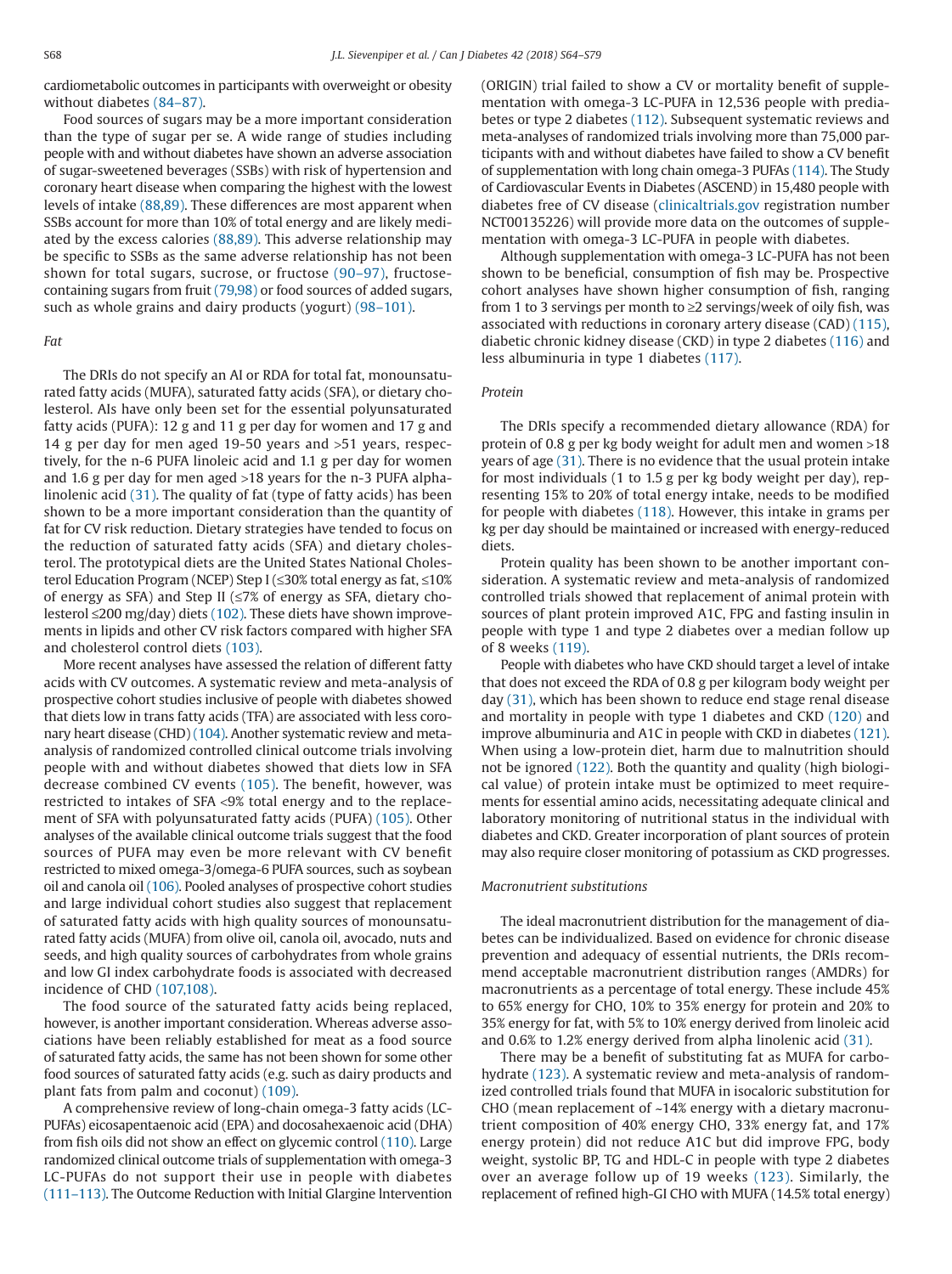or nuts (5% total energy) to affect a low glycemic load has been shown to improve A1C and lipids, including the established therapeutic lipid target LDL-C in people with type 2 diabetes over 3 months (124).

The effect of the replacement of fat with CHO depends on the quality of the CHO and the fat. Whereas the replacement of fat with refined high-GI CHO results in worsening of metabolic parameters in people with type 2 diabetes (125), the replacement of saturated fatty acids with low-GI CHO or whole grain sources is associated with decreased incident CHD in people with and without diabetes (107,108).

When protein is used to replace CHO, as in a high-protein diet, benefit has only been demonstrated when high-GI CHO are replaced. A 12-month randomized controlled trial in individuals with type 2 diabetes showed improved CV risk profile with a highprotein diet (30% energy protein, 40% energy CHO, 30% energy fat) vs. a high-CHO diet (15% energy protein, 55% energy CHO, 30% energy fat), in which the CHO were high GI. These differences were seen despite similar weight loss with normal renal function being maintained (126). In contrast, a 12-month randomized controlled trial comparing a high-protein diet (30% energy protein, 40% energy CHO, 30% energy fat) vs. a high-CHO low-GI diet (15% energy protein, 55% energy CHO, 30% energy fat) failed to show a difference between the diets (127). Rather, it was adherence to any 1 diet and the degree of energy restriction, not the variation in diet macronutrient composition, that was associated with the long-term improvement in glycemic control and cardiometabolic risk factors (127).

Adjustments in medication type and dosage may be required when embarking on a different macronutrient distribution (128) or energy reduction (129) to avoid hypoglycemia.

#### **Intensive Lifestyle Intervention**

Intensive lifestyle intervention (ILI) programs in diabetes usually consist of behavioural interventions combining dietary modification and increased physical activity. An interprofessional team, including registered dietitians, nurses and kinesiologists, usually leads the ILl programs, with the intensity of follow up varying from weekly to every 3 months with gradually decreasing contact as programs progress. Large, randomized clinical trials have shown benefit of ILl programs using different lifestyle approaches in diabetes. Twentyyear follow up of the China Da Qing Diabetes Prevention Outcome Study showed that 6 years of an ILl program targeting an increase in vegetable intake, decrease in alcohol and simple sugar intake, weight loss through energy restriction in participants with overweight or obesity, and an increase in leisure time physical activity (e.g. 30 minutes walking per day) reduced severe retinopathy by 47%, whereas nephropathy and neuropathy outcomes were not affected compared with usual care in high-risk people with impaired glucose tolerance (IGT) (130). After 23 years of follow up, the intervention group had a 41% reduction in CV mortality, 29% reduction in all cause-mortality and 45% reduction in progression to type 2 diabetes (131).

Analyses of the Look Action for Health in Diabetes (AHEAD) trial have shown that an ILl program targeting at least a 7% weight loss through a restriction in energy (1,200 to 1,800 total kcal/day based on initial weight), a reduction in fat (<30% of energy as total fat and  $\langle 10\%$  as saturated fat), an increase in protein ( $\geq 15\%$  of energy) and an increase in physical activity (175 min/week with an intensity similar to brisk walking) produced sustained weight loss during 10 years follow up compared with diabetes support and education in persons with overweight and type 2 diabetes (132). However, it should be noted that analysis after 8 years showed that initial weight loss was attributable to reduction in both fat and lean mass, whereas weight regain was attributable only to fat mass, with continued decline in lean mass (133). Improvements in glycemic control and CV risk factors (BP, TG and HDL-C) were greatest at 1 year and diminished over time with the most sustainable reductions being in A1C, fitness and systolic BP (132). In 2012, the Look AHEAD trial was stopped early as it was determined that 11 years of an ILl did not decrease the occurrence of CV events compared to the control group and further intervention was unlikely to change this result. It was noted, however, that both groups had a lower number of CV events compared to previous studies of people with diabetes. Other studies of ILI have shown similar results (134,135).

Although the available trials suggest an overall short-term benefit of different ILl programs in people with diabetes, the feasibility of implementing an ILl program will depend on the availability of resources and access to an interprofessional team. Effects attenuate within 8 years and do not appear to provide lasting CV protection.

#### **Dietary Patterns**

A variety of dietary patterns have been studied for people with prediabetes and diabetes. An individual's values, preferences and treatment goals will influence the decision to use these dietary patterns.

#### *Mediterranean dietary patterns*

A Mediterranean diet primarily refers to a plant-based diet first described in the 1960s (136). General features include high consumption of fruits, vegetables, legumes, nuts, seeds, cereals and whole grains; moderate-to-high consumption of olive oil (as the principal source of fat); low-to-moderate consumption of dairy products, fish and poultry; low consumption of red meat; and low-tomoderate consumption of wine, mainly during meals (136,137). Systematic reviews and meta-analyses of randomized controlled feeding trials have shown that a Mediterranean-style dietary pattern improves glycemic control (50,138), and improves systolic BP, TC, HDL-C, TC:HDL-C ratio and TG in type 2 diabetes (139,140).

A low-CHO Mediterranean-style diet reduced A1C, delayed the need for antihyperglycemic drug therapy and increased rates of diabetes remission compared with a low-fat diet in overweight individuals with newly diagnosed type 2 diabetes at 8 years (141). Compared with a diet based on the American Diabetes Association recommendations, both traditional and low-CHO Mediterraneanstyle diets were shown to decrease A1C and TG, whereas only the low-CHO Mediterranean-style diet improved LDL-C and HDL-C at 1 year in persons with overweight and type 2 diabetes (142).

The Prevencion con Dieta Mediterranea (PREDIMED) study, a Spanish multicentre randomized trial of the effect of a Mediterranean diet supplemented with extra-virgin olive oil or mixed nuts compared with a low-fat American Heart Association (AHA) control diet, was stopped early due to significant benefit with reduction in major CV events in 7,447 participants at high CV risk (including 3,614 participants [49%] with type 2 diabetes) (143). Both types of Mediterranean diets were shown to reduce the incidence of major CV events by approximately 30% without any subgroup differences between participants with and without diabetes over a median follow up of 4.8 years (143) (see Cardiovascular Protection in People with Diabetes chapter, p. S162). Both the extra-virgin olive oil and mixed nuts arms of the PREDIMED trial also reduced risk of incident retinopathy. No effect on nephropathy was detected (144).

## *Vegetarian dietary patterns*

Vegetarian dietary patterns include lacto-ovovegetarian, lactovegetarian, ovovegetarian and vegan dietary patterns. A low-fat, ad libitum vegan diet has been shown to be just as beneficial as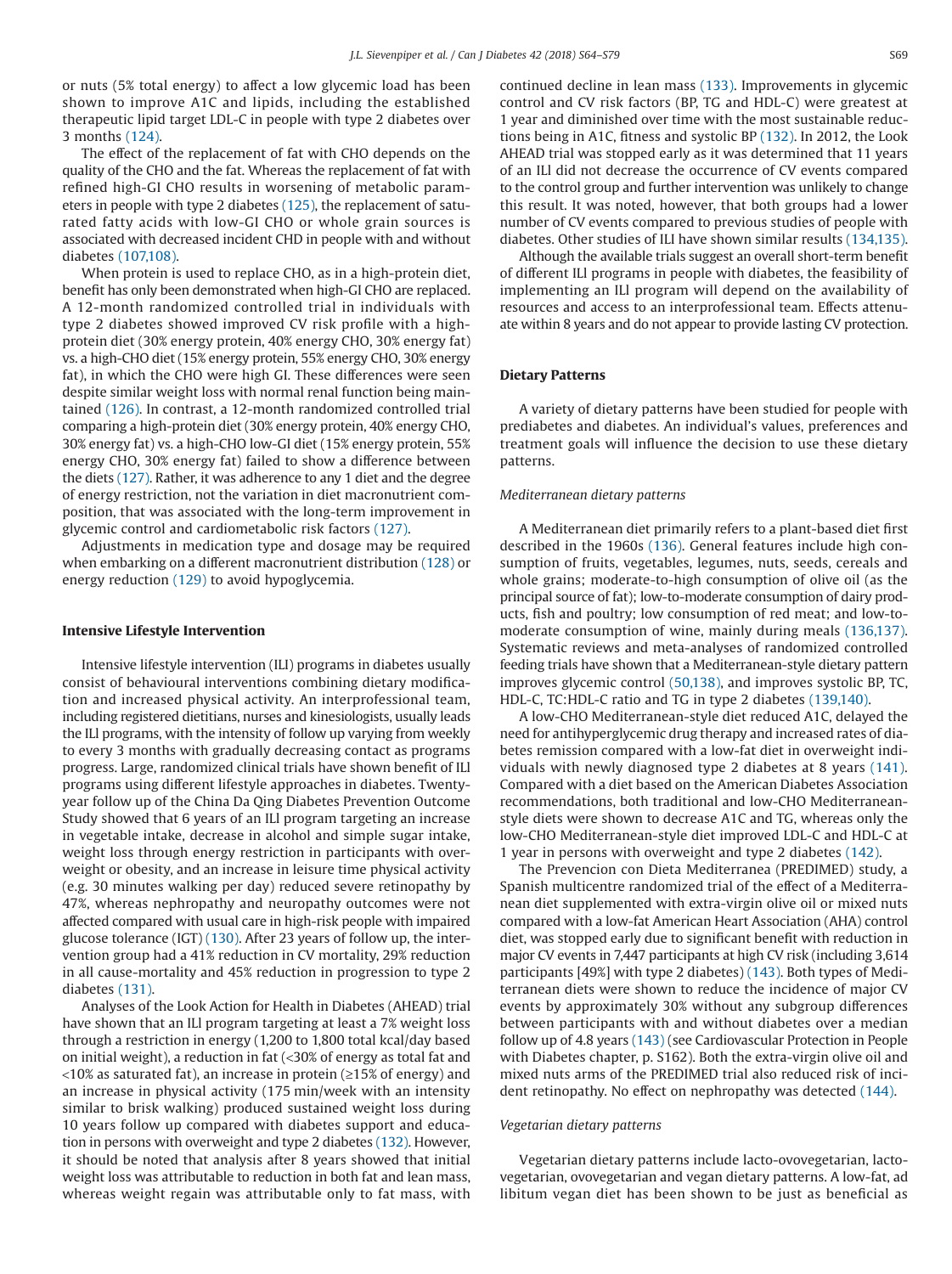conventional American Diabetes Association dietary guidelines in promoting weight loss and improving fasting BG and lipids over 74 weeks in adults with type 2 diabetes and, when taking medication changes into account, the vegan diet improved glycemia and plasma lipids more than the conventional diet (145). On both diets, weekly or biweekly nutrition and cooking instruction was provided by a dietitian or cooking instructor (145). Similarly, a calorierestricted vegetarian diet was shown to improve BMI and LDL-C more than a conventional diet in people with type 2 diabetes (139). While both diets were effective in reducing A1C, more participants on the vegetarian diet had a decrease in antihyperglycemic medications compared to those on the conventional diet (43% vs. 5%, respectively). Subsequent systematic reviews and meta-analyses of the available randomized controlled trials have shown that vegetarian and vegan dietary patterns resulted in clinically meaningful improvements in A1C and FBG in people with type 1 and type 2 diabetes over 4 to 74 weeks (146,147), as well as body weight (148) and blood lipids (149) in people with and without diabetes over 3 to 74 weeks. Although most of these effects have been seen on high-CHO, low-fat vegetarian and vegan dietary patterns, there is evidence from the Eco-Atkins trial that these apply equally to low-CHO vegetarian dietary patterns (130 g/day [26% energy] CHO, 31% energy protein and 43% energy fat) for up to 6 months in individuals with overweight but without diabetes (150,151). A systematic review and meta-analysis of prospective cohort and cross-sectional observational studies showed a protective association between vegetarian dietary patterns and incident fatal and nonfatal CHD (152).

#### *DASH and low-sodium dietary patterns*

Dietary approaches to reducing BP have focused on sodium reduction and the Dietary Approaches to Stop Hypertension (DASH) dietary pattern. Although advice to the general population over 1 year of age is to achieve a sodium intake that meets the adequate intake (AI) target of 1,000 to 1,500 mg/day (depending on age, sex, pregnancy and lactation) (153), there is recent concern from prospective cohort studies that low-sodium intakes may be associated with increased mortality in people with type 1 (154) and type 2 diabetes (155).

The DASH dietary pattern does not target sodium reduction but rather emphasizes vegetables, fruits and low-fat dairy products, and includes whole grains, poultry, fish and nuts. It contains smaller amounts of red and processed meat, sweets, sugar-containing beverages, total and saturated fat, and cholesterol, and larger amounts of potassium, calcium, magnesium, dietary fibre and protein than typical Western diets (156,157). The DASH dietary pattern has been shown to lower systolic and diastolic BP compared with a typical American diet matched for sodium intake in people with and without hypertension, inclusive of people with well-controlled diabetes (156,157). These improvements in BP have been shown to hold at high (3,220 mg), medium (2,300 mg), and low (1,495 mg) levels of matched sodium intake (157). In addition to BP-lowering benefit, a systematic review and meta-analysis of randomized controlled trials showed that a DASH dietary pattern lowered lipids, including LDL-C in people with and without hypertension, some of whom had metabolic syndrome or diabetes (158).

In the only randomized controlled trial done exclusively in people with type 2 diabetes, a DASH dietary pattern compared with control diet for a moderate sodium intake (2,400 mg) was shown to decrease systolic and diastolic BP, A1C, FPG, weight, waist circumference, LDL-C and C-reactive protein (CRP) and to increase HDL-C over 8 weeks (159,160). A systematic review and meta-analysis of prospective cohort studies that included people with diabetes showed that adherence to a DASH dietary pattern was associated with a reduction in incident CVD (161).

#### *Portfolio dietary pattern*

The Portfolio Diet was conceived as a dietary portfolio of cholesterol-lowering foods, each with Federal Drug Administration (FDA) and/or Health Canada-approved health claims for cholesterol lowering or CV risk reduction. The 4 pillars of the Portfolio Diet include 2 g/day plant sterols (plant-sterol-containing margarines, supplements), 20 g/day viscous soluble fibres (gel-forming fibres from oats, barley, psyllium, konjac mannan, legumes, temperate climate fruits, eggplant, okra, etc.), 45 g/day plant protein (soy and pulses) and 45 g/day nuts (peanuts and tree nuts). Added to a low saturated fat NCEP Step II diet (≤7% saturated fat, ≤200 mg cholesterol), which reduces cholesterol by 5% to 10%, each component of the Portfolio Diet provides an additional 5% to 10% of LDL-C lowering. These small effects combine to provide a meaningful overall reduction in LDL-C lowering. The Portfolio Diet under conditions where all foods were provided has been shown to reduce LDL-C (~30%), hs-CRP (~30%) and calculated 10-year CVD risk by the Framingham Risk Score (~25%) in participants with hypercholesterolemia over 4 weeks (162). The reductions fell to 10% to 15% for LDL-C and 11% for 10-year CVD risk by the Framingham Risk Score (with greater effects in those who were more adherent) in a multicentre Canadian randomized controlled trial of effectiveness in which the Portfolio Diet was administered as dietary advice in participants with hypercholesterolemia over 6 months (163).

Although the Portfolio dietary pattern has not been formally tested in people with diabetes, each component has been shown individually to lower LDL-C in systematic reviews and metaanalyses of randomized controlled trials inclusive of people with diabetes (57,59–61,164–167). The results of the Combined Portfolio Diet and Exercise Study (PortfolioEx trial), a 3-year multicentre randomized controlled trial of the effect of the Portfolio Diet plus exercise on atherosclerosis, assessed by magnetic resonance imaging (MRI) in high CV risk people (ClinicalTrials.gov Identifier, NCT02481466), will provide important new data in people with diabetes, as approximately one-half of the participants will have type 2 diabetes.

## *Nordic dietary patterns*

The Nordic Diet was developed as a Nordic translation of the Mediterranean, Portfolio, DASH and NCEP dietary patterns, using foods typically consumed as part of a traditional Nordic diet in the context of Nordic Nutrition Recommendations (168). It emphasizes ≥25% energy as whole-grain products, ≥175 g/day temperate fruits (apples and pears),  $\geq$ 150 to 200 g/day berries (lingonberries and blueberry jam), ≥175 g/day vegetables, legumes (beans, peas, chickpeas and lentils), canola oil, ≥3 servings/week fatty fish (salmon, herring and mackerel), ≥2 servings/day low-fat dairy products, as well as several of the LDL-C-lowering foods common to the Portfolio Diet, including nuts (almonds), viscous fibres (oats, barley, psyllium), and vegetable protein (soy). The Nordic Diet has not been studied in people with diabetes; however, 3 high-quality randomized controlled trials have studied the effect of a Nordic Diet on glycemic control and other relevant cardiometabolic outcomes in people with central obesity or metabolic syndrome. These have shown improvements in body weight, insulin resistance, and lipids, including the therapeutically relevant LDL-C and non-HDL-C (169–171).

#### *Popular weight-loss diets*

Numerous popular weight-loss diets providing a range of macronutrient profiles are available to people with diabetes. Several of these diets, including the Atkins™, Zone™, Ornish™, Weight Watchers™ and Protein Power Lifeplan™ diets, have been subjected to investigation in longer-term, randomized controlled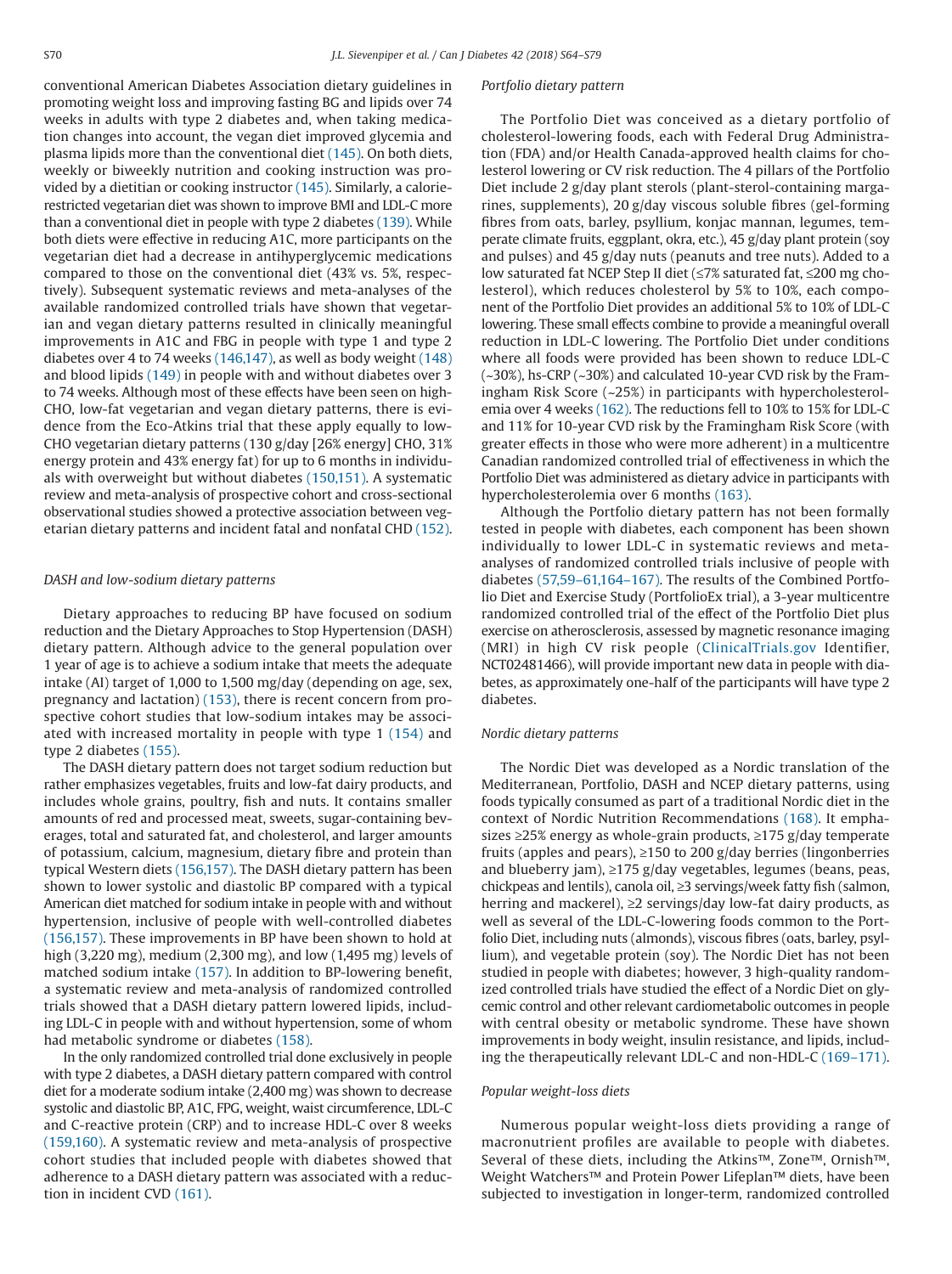trials in participants with overweight or obesity that included some people with diabetes, although no available trials have been conducted exclusively in people with diabetes. A systematic review and meta-analysis of 4 trials of the Atkins™ diet and 1 trial of the Protein Power Lifeplan™ diet (a diet with a similar extreme CHO restriction) showed that these diets were no more effective than conventional energy-restricted, low-fat diets in inducing weight loss with improvements in TG and HDL-C offset by increases in TC and LDL-C for up to 1 year (172). The Protein Power Lifeplan™ diet, however, did show improved A1C compared with an energy-reduced, lowfat diet at 1 year in the subgroup with type 2 diabetes (173). The Dietary Intervention Randomized Controlled Trial (DIRECT) showed that the Atkins™ diet produced weight loss and improvements in the lipid profile compared with a calorie-restricted, low-fat conventional diet; however, its effects were not different from that of a calorie-restricted Mediterranean-style diet at 2 years (174). Furthermore, the Mediterranean-style diet had a more favourable effect on FPG at 2 years in the subgroup of participants with type 2 diabetes (174). Another trial comparing the Atkins™, Ornish™, Weight Watchers™ and Zone™ diets showed similar weight loss and improvements in the LDL-C:HDL-C ratio without effects on FPG at 1 year in participants with overweight or obesity, of whom 28% had diabetes (175). A network systematic review and metaanalysis comparing all available trials of popular diets that were ≥3 months found that weight loss differences between individual diets was minimal at 12 months in individuals with overweight or obesity with a range of metabolic phenotypes, including type 2 diabetes (36).

#### **Diets Emphasizing Specific Foods**

#### *Dietary pulses and legumes*

Dietary pulses, the dried seeds of nonoil seed legumes, include beans, peas, chickpeas, and lentils. This taxonomy does not include the oil-seed legumes (soy, peanuts) or fresh legumes (peas, beans). Systematic reviews and meta-analyses of randomized controlled trials found that diets high in dietary pulses, either alone or as part of low-GI or high-fibre diets, lowered fasting BG and/or glycated blood proteins, including A1C (176) and improved LDL-C, BP and body weight in people with and without diabetes (177–179). In people with type 2 diabetes, a small randomized crossover trial not captured in the census of these meta-analyses, found that substituting pulse-based foods for red meat (average increase of 5 servings/week of pulses vs. a decrease of 7 servings/week red meat) in the context of a NCEP diet resulted in reductions in FBG, fasting insulin, TG and LDL-C without significant change in body weight (180). A systematic review and meta-analysis of prospective cohort studies, inclusive of people with diabetes, showed that the intake of 4 weekly 100 g servings of legumes is associated with decreased incident total CHD (181).

## *Fruit and vegetables*

*Eating Well with Canada's Food Guide* recommends up to 7 to 10 servings of fruit and vegetables per day (182). Individual randomized controlled trials have shown that supplementation with fresh or freeze dried fruits improves A1C over 6 to 8 weeks in individuals with type 2 diabetes (183,184). A novel and simple technique of encouraging intake of vegetables first and other CHOs last at each meal was successful in achieving better glycemic control (A1C) than an exchange-based meal plan after 24 months of follow up in people with type 2 diabetes (185). A systematic review and meta-analysis of randomized controlled trials also showed that fruit and vegetables (provided as either foods or supplements) improved diastolic BP over 6 weeks to 6 months in individuals with the metabolic syndrome, some of whom had prediabetes (186). In people with type 1 and type 2 diabetes, an intervention to increase the intake of fruit, vegetables and dairy that only succeeded in increasing the intake of fruits and vegetables, led to a similar improvement in diastolic blood pressure and to a clinically meaningful regression in carotid intima medial thickness over 1 year (187). Systematic reviews and meta-analyses of prospective cohort studies inclusive of people with diabetes have shown that higher intakes of fruit and vegetables (>5 servings/day), fruit alone (>3 servings/ day) or vegetables alone (>4 servings/day) is associated with a decreased risk of CV and all-cause mortality (79). Although there is a need to understand better the advantages of different fruit and vegetables in people with diabetes, higher intake of total fruit and vegetables remains an important part of all healthy dietary patterns.

#### *Nuts*

Nuts include both peanuts (a legume) and tree nuts, such as almonds, walnuts, pistachios, pecans, Brazil nuts, cashews, hazelnuts, macadamia nuts and pine nuts. A systematic review and metaanalysis of 12 randomized controlled trials of at least 3 weeks duration found that diets enriched with nuts at a median dose of 56 g/day resulted in a small yet significant reduction in A1C and FPG in people with diabetes (188). Another systematic review and meta-analysis of 49 randomized controlled trials of the effect of nuts on metabolic syndrome criteria found that diets emphasizing nuts at a median dose of ~50 g/day decreased FPG and TG over a median follow up of 8 weeks in people with and without diabetes (189). An individual patient-level meta-analysis of 25 nut intervention trials of the effect of nuts on lipid outcomes in people with normolipidemia or hypercholesterolemia (including 1 trial in people with type 2 diabetes) also showed a dose-dependent reduction in blood lipids, including the established therapeutic target LDL-C (190).

The PREDIMED trial showed that the provision of mixed nuts (30 g/day) added to a Mediterranean diet compared with a low-fat control diet decreased major CV events by 30% over a median follow up of 4.8 years in high-CV risk participants, half of whom had type 2 diabetes (143). A systematic review and meta-analysis of prospective cohort studies in people with and without diabetes also showed that the intake of 4 weekly 28.4 g servings of nuts was associated with comparable reductions in fatal and nonfatal CHD (181).

Despite concerns that the high energy density of nuts may contribute to weight gain, systematic reviews of randomized controlled trials have failed to show an adverse effect of nuts on body weight and measures of adiposity when nuts are consumed as part of balanced, healthy dietary patterns (189,191).

## *Whole grains*

Health Canada defines whole grains as those that contain all 3 parts of the grain kernel (bran, endosperm, germ) in the same relative proportions as they exist in the intact kernel. Health Canada recommends that at least half of all daily grain servings are consumed from whole grains (192). Sources of whole grains include both the cereal grains (e.g. wheat, rice, oats, barley, corn, wild rice, and rye) and pseudocereal grains (e.g. quinoa, amaranth and buckwheat) but not oil seeds (e.g. soy, flax, sesame seeds, poppy seeds). Systematic reviews and meta-analyses of randomized controlled trials have shown that whole grain interventions, specifically with whole grain sources containing the viscous soluble fibre betaglucan, such as oats and barley, improve lipids, including TG and LDL-C, in people with and without diabetes over 2 to 16 weeks of follow up (193). Whole grains have also been shown to improve glycemic control. Whole grains from barley have shown improvements in fasting glucose in people with and without diabetes (57)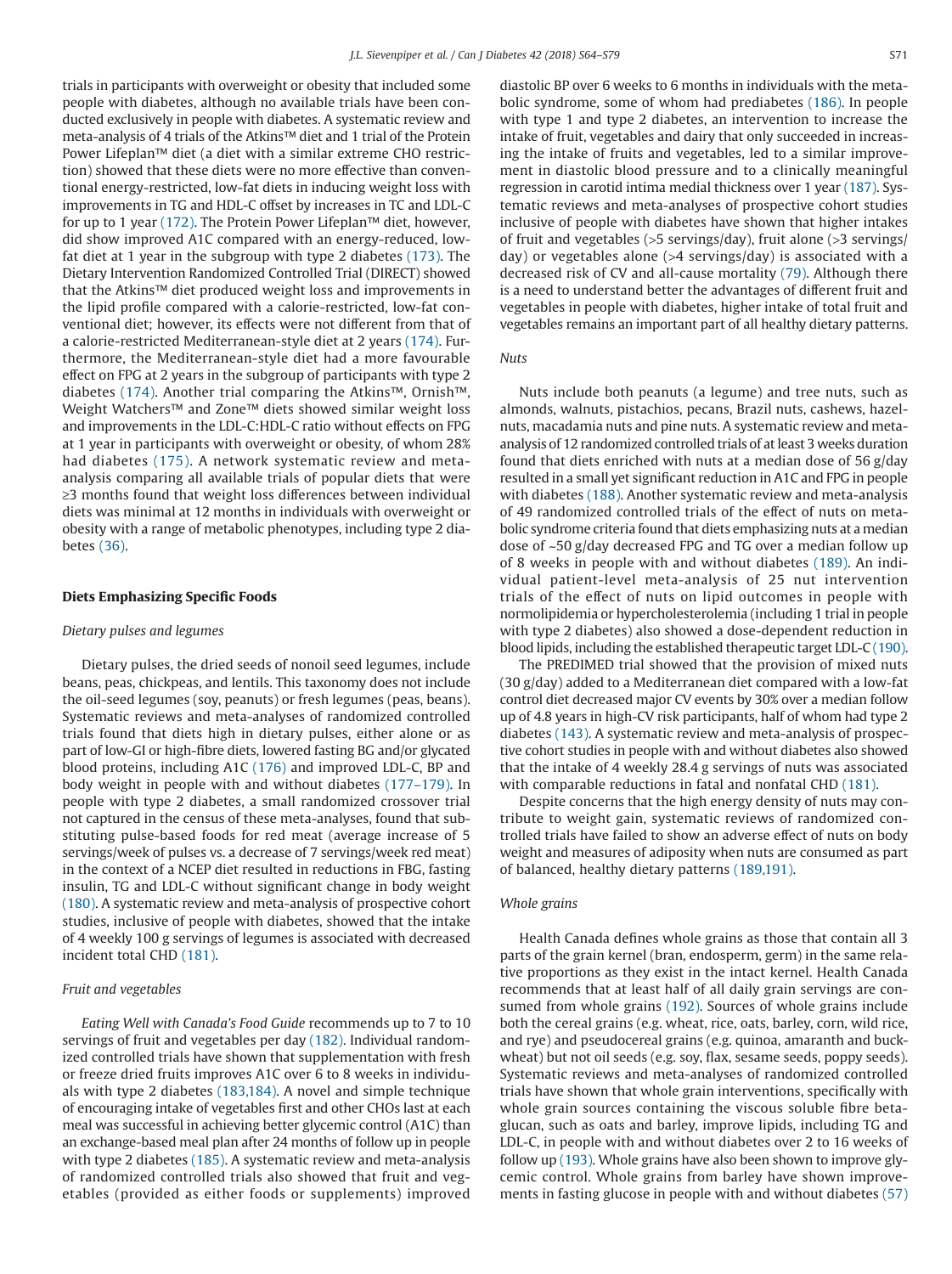and whole grains from oats have shown improvements in A1C and FPG in the subgroup with type 2 diabetes (194). In contrast, these advantages have not been seen for whole grain sources from whole wheat or wheat bran in people with type 2 diabetes (56,66,67). Systematic reviews and meta-analyses of prospective cohort studies have shown a protective association of total whole grains (where wheat is the dominant source) and total cereal fibre (as a proxy of whole grains) with incident CHD in people with and without diabetes (69,99). Although higher intake of all whole grains remains advisable (especially from oats and barley), more research is needed to understand the role of different sources of whole grains in people with diabetes.

## *Dairy products*

Dairy products broadly include low- and full-fat milk, cheese, yogurt, other fermented products and ice cream. Evidence for the benefit of specific dairy products as singular interventions in the management of diabetes is inconclusive.

Systematic reviews and meta-analyses of randomized controlled trials of the effect of diets rich in either low- or full-fat dairy products have not shown any clear advantages for body weight, body fat, waist circumference, FPG or BP across individuals with different metabolic phenotypes (otherwise healthy, with overweight or obesity, or metabolic syndrome) (195,196). The comparator, however, may be an important consideration. Individual randomized controlled trials, which have assessed the effect of dairy products in isocaloric substitution with SSBs and foods, have shown advantages for visceral adipose tissue, systolic blood pressure and triglycerides in individuals with overweight or obesity over 6 months (197) and markers of insulin resistance in people with prediabetes over 6 weeks (198)*.*

Other evidence from observational studies is suggestive of a weight loss and CV benefit. Large pooled analyses of the Harvard cohorts have shown that higher intakes of yogurt are associated with decreased body weight over 12 to 20 years of follow up in people with and without diabetes (98). Systematic reviews and metaanalyses of prospective cohort studies inclusive of people with diabetes have also shown a protective association of cheese with incident CHD; low-fat dairy products with incident CHD; and total, low-fat, and full-fat dairy products, and total milk with incident stroke over 5 to 26 years of follow up (199,200).

## **Special Considerations for People with Type 1 Diabetes and Type 2 Diabetes on Insulin**

For persons on insulin, consistency in CHO intake (201) and spacing and regularity in meal consumption may help control BG levels (201–203). Inclusion of snacks as part of a person's meal plan should be individualized based on meal spacing, metabolic control, treatment regimen and risk of hypoglycemia, and should be balanced against the potential risk of weight gain (204,205).

The nutritional recommendations that reduce CV risk apply to both type 1 and type 2 diabetes. Studies have shown that people with type 1 diabetes tend to consume diets that are low in fibre, and high in protein and saturated fat (206). In addition, it was shown in the Diabetes Control and Complications Trial (DCCT), intensively treated individuals with type 1 diabetes showed worse diabetes control with diets high in total and saturated fat and low in CHO (207). Meals high in fat and protein may require additional insulin and, for those using CSII, the delivery of insulin may be best given over several hours (208). Algorithms for improved bolusing are under investigation. Heavy CHO loads (greater than 60 g) have been shown to result in greater glucose area under the curve and some risk of late postprandial hypoglycemia (209).

People with type 1 diabetes or type 2 diabetes requiring insulin, using a basal-bolus regimen, should adjust their insulin based on the CHO content of their meals, and inject their insulin within 15 minutes of eating with rapid-acting insulin analogues (208) and just prior to and if required up to 20 minutes after eating with fasteracting insulin aspart for optimal match between rapid insulin and glycemic meal rise (210) (see Glycemic Management of Type 1 Diabetes in Adults chapter, p. S80).

Intensive insulin therapy regimens that include multiple injections of rapid-acting insulin matched to CHO allow for flexibility in meal size and frequency (211,212). Improvements in A1C, BG and quality of life, as well as less requirement for insulin, can be achieved when individuals with type 1 diabetes (213) or type 2 diabetes (214) receive education on matching insulin to CHO content (e.g. CHO counting) (215,216). In doing so, dietary fibre and sugar alcohol should be subtracted from total CHO.

New interactive technologies, using mobile phones to provide information, CHO/insulin bolus calculations and telemedicine communications with care providers, have been shown to decrease both weight gain and the time required for education. They also improved individual quality of life and treatment satisfaction (217). Caution should be exercised in selection of smartphone bolus calculator apps for insulin calculation as there is a lack of regulation and surveillance, which may pose life-threatening risk and/or suboptimal control (218).

## **Other Considerations**

## *Non-nutritive sweeteners*

Sugar substitutes, which include high-intensity sweeteners and sugar alcohols, are regulated as food additives in Canada. Health Canada has approved the following high-intensity non-nutritive sweeteners for use in foods and chewing gum and/or as a tabletop sweetener: acesulfame potassium, aspartame, cyclamate, neotame, saccharin, steviol glycosides, sucralose, thaumatin and Monk fruit extract (219). Health Canada has set acceptable daily intake (ADI) values, which are expressed on a body weight basis and are considered safe daily intake levels over a lifetime (Table 2). These levels are considered high and are rarely achieved. Most have been shown to be safe when used by people with diabetes (220–222); however, there are limited data on the newer sweeteners, such as neotame and thaumatin in people with diabetes. Although systematic reviews and meta-analyses of prospective cohort studies inclusive of people with diabetes have shown an adverse association of non-nutritive sweetened beverages with weight gain, CVD and stroke, it is well recognized that these data are at high risk of reverse causality (223,224). The evidence from systematic reviews and meta-analyses of randomized controlled trials, which give a better protection against bias, have shown a weight loss benefit when non-nutritive sweeteners are used to

| Table 2 |  |                                       |
|---------|--|---------------------------------------|
|         |  | Acceptable daily intake of sweeteners |

| Sweetener            | Acceptable daily intake<br>(mg/kg body weight/day) |
|----------------------|----------------------------------------------------|
| Acesulfame potassium | 15                                                 |
| Aspartame            | 40                                                 |
| Cyclamate            | 11                                                 |
| Erythritol           | 1.000                                              |
| Neotame              | 2                                                  |
| Saccharin            | 5                                                  |
| Sucralose            | 8.8                                                |
| Tagatose             | 80                                                 |
| Thaumatin            | 0.9                                                |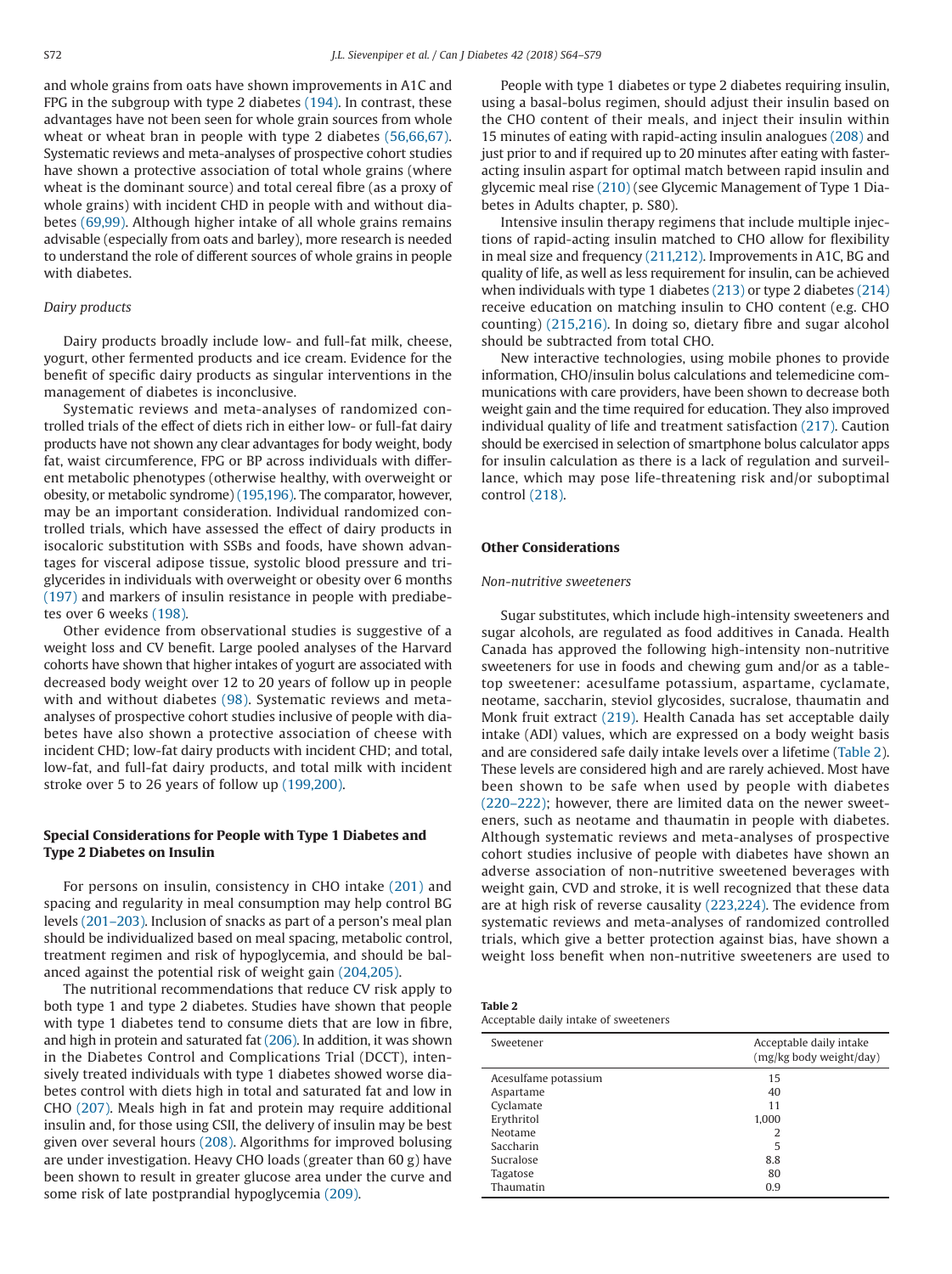displace excess calories from added sugars (especially from SSBs) in overweight children and adults without diabetes (225), a benefit that has been shown to be similar to that seen with other interventions intended to displace excess calories from added sugars, such as water (225).

Sugar alcohols approved for use in Canada include: erythritol, isomalt, lactitol, maltitol, mannitol, sorbitol, xylitol. There is no ADI for sugar alcohols (except for erythritol) as their use is considered self-limiting due to the potential for adverse gastrointestinal symptoms. They vary in the degree to which they are absorbed, and their conversion rate to glucose is slow, variable and usually minimal, and may have no significant effect on BG. Thus, matching rapidacting insulin to the intake of sugar alcohols is not recommended (226). Although there are no long-term, randomized controlled trials of consumption of sugar alcohols by people with diabetes, consumption of up to 10 g/day by people with diabetes does not appear to result in adverse effects (227).

#### *Meal replacements*

Weight loss programs for people with diabetes may use partial meal replacement plans. Commercially available, portion-controlled, vitamin- and mineral-fortified meal replacement products usually replace 1 or 2 meals per day in these plans. Randomized controlled feeding trials have shown partial meal replacement plans result in comparable (228) or increased (229,230) weight loss compared with conventional reduced-calorie diets for up to 1 year with maintenance up to 86 weeks in people with type 2 diabetes and overweight. This weight loss results in greater improvements in glycemic control over 3 months to 34 weeks (230,231) and reductions in the need for antihyperglycemic medications up to 1 year without an increase in hypoglycemic or other adverse events (229–231). Meal replacements with differing macronutrient compositions designed for people with diabetes have shown no clear advantage, although studies are lacking (232,233).

### *Alcohol*

The same precautions regarding alcohol consumption in the general population apply to people with diabetes (234). Alcohol consumption should be limited to ≤2 standard drinks per day and <10 drinks per week for women and ≤3 standard drinks per day or <15 drinks per week for men (1 standard drink: 10 g alcohol, 341 mL 5% alcohol beer, 43 ml 40% alcohol spirits, 142 ml 12% alcohol wine) (235). Chronic heavy consumption (>21 standard drinks/week for men and >14 standard drinks/week for women) is associated with increased risk of CVD, microvascular complications and all-cause mortality in people with type 2 diabetes (236), while light-tomoderate intake shows an inverse association with A1C (237). For people with type 1 diabetes, moderate consumption of alcohol with, or 2 or 3 hours after, an evening meal may result in delayed hypoglycemia the next morning after breakfast or as late as 24 hours after alcohol consumption (238,239) and may impede cognitive performance during mild hypoglycemia (240). The same concern may apply to sulphonylurea- and insulin-treated individuals with type 2 diabetes (241). Health-care professionals should discuss alcohol use with people with diabetes (242) to inform them of the potential weight gain and risks of hypoglycemia (241).

#### *Vitamin and mineral supplements*

People with diabetes should be encouraged to meet their nutritional needs by consuming a well-balanced diet by following *Eating Well with Canada's Food Guide* (182). Routine vitamin and mineral supplementation is generally not recommended. Supplementation with 10 μg (400 IU) vitamin D is recommended for people

>50 years of age (182). Supplementation with folic acid (0.4 to 1.0 mg) is recommended for women who could become pregnant (182). The need for further vitamin and mineral supplements should be assessed on an individual basis. As vitamin and mineral supplements are regulated as natural health products (NHP) in Canada, the evidence for their therapeutic role in diabetes has been reviewed in the Complementary and Alternative Medicine for Diabetes chapter, p. S154.

#### *Fasting and diabetes*

Within the lay literature, intermittent energy restriction strategies for weight loss have become more prevalent. To date, there is limited evidence for these approaches with people with type 2 diabetes. In 1 preliminary study comparing continuous energy restriction (5,000–6,500 kJ/day) to 2 days of severe energy restriction (1,670–2,500 kJ/day) each week (the so called 5:2 approach) over a 12-week period, the 5:2 program, while as effective as continuous energy restriction for weight loss and glycemic control, required careful medication adjustment to protect against the risk of hypoglycemia on severe energy restriction days (243).

#### *Ramadan*

Traditionally, Muslims with type 1 and insulin-requiring type 2 diabetes have been exempted from participation in Ramadan fasting, due to concerns of hypo- and hyperglycemia. Similarly, people on non-insulin antihyperglycemic agents associated with hypoglycemia are also considered high risk for fasting. People with diabetes who wish to participate in Ramadan fasting are encouraged to consult with their diabetes health-care team 1 to 2 months prior to the start of Ramadan.

While evidence for the impact of Ramadan fasting in individuals with type 1 diabetes is limited, the literature suggests that in people with well-controlled type 1 diabetes, complications from fasting are rare. A reduction in the total daily dose of insulin can reduce the incidence of hypoglycemia. CSII therapy or the use of multiple daily injections with rapid-acting insulin taken with meals and basal insulin, combined with frequent self-monitoring of blood glucose (SMBG) can help reduce the risk of hypo- and hyperglycemia. Individuals with a history of severe hypoglycemia or hypoglycemia unawareness should be discouraged from participating in Ramadan fasting (210,244). More information on Diabetes and Ramadan management is available at http://www.daralliance.org/ daralliance/wp-content/uploads/IDF-DAR-Practical-Guidelines\_15- April-2016\_low.pdf (210).

## *Food skills*

While there is no universally agreed upon definition of food skills, it is generally thought that they are interdependent technical, mechanical, conceptual and perceptual skills that are necessary to safely select and plan, prepare, and store nutritious and culturallyacceptable meals and snacks (245–247). Several studies suggest that food preparation and cooking skills are declining globally (245,248,249). Over the past several decades, in Canada, there has been an increase in processed, pre-prepared and convenience foods being purchased and assembled rather than meals being prepared using whole, basic ingredients (250). To our knowledge, there are no studies that have investigated food skills in people with diabetes. Nevertheless, targeted interventions to improve the food skills of people living with diabetes are prudent given that food is central to managing glycemic control.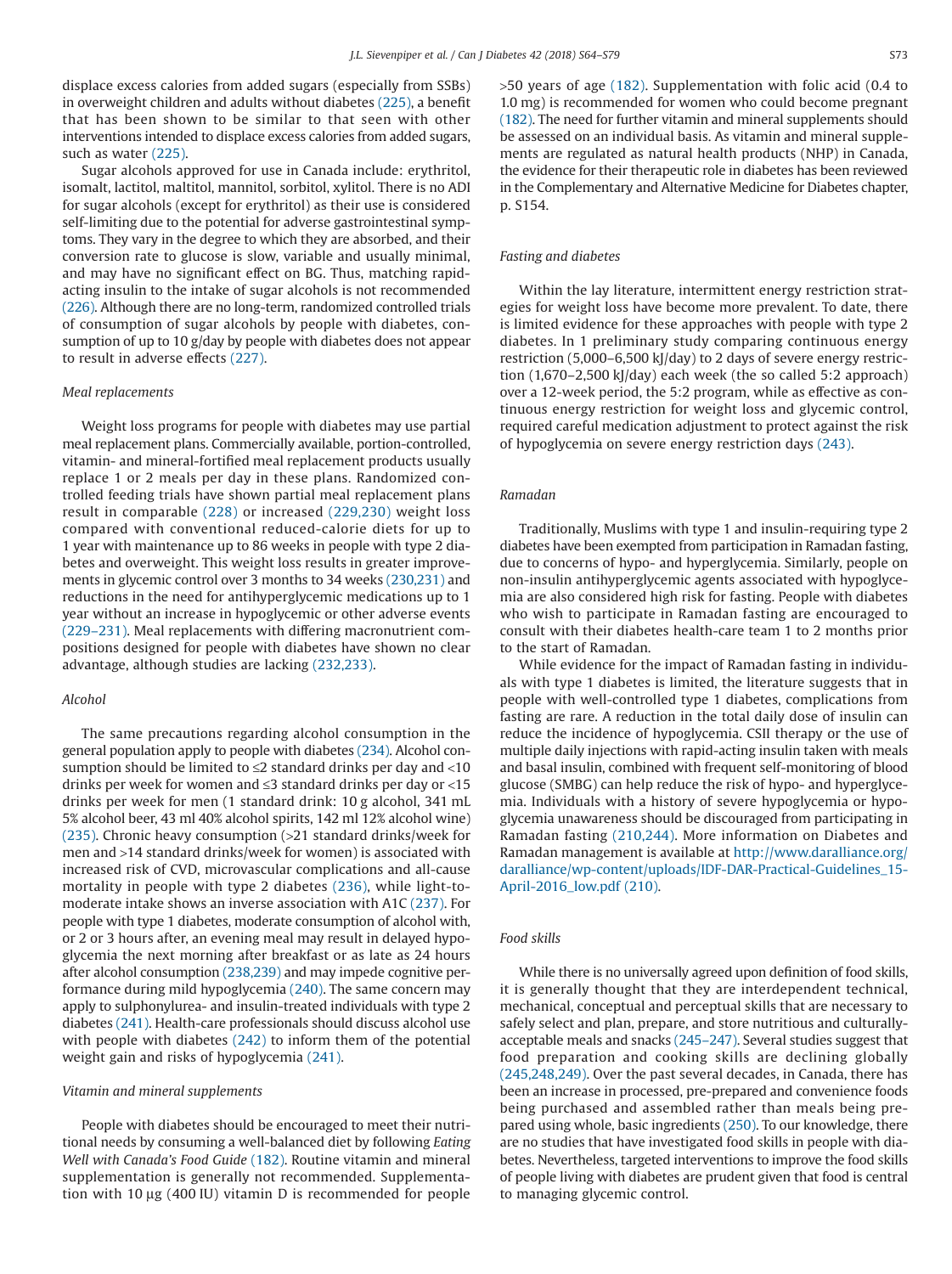### RECOMMENDATIONS

- 1. People with diabetes should receive nutrition counselling by a registered dietitian to lower A1C levels [Grade B, Level 2 (3), for those with type 2 diabetes; Grade D, Consensus, for type 1 diabetes] and to reduce hospitalization rates [Grade C, Level 3 (8)].
- 2. Nutrition education may be delivered in either a small group or one-onone setting [Grade B, Level 2 (18)]. Group education should incorporate adult education principles, such as hands-on activities, problem solving, role playing and group discussions [Grade B, Level 2 (19)].
- 3. Individuals with diabetes should be encouraged to follow *Eating Well with Canada's Food Guide* (182) in order to meet their nutritional needs [Grade D, Consensus].
- 4. In people with overweight or obesity with diabetes, a nutritionally balanced, calorie-reduced diet should be followed to achieve and maintain a lower, healthier body weight [Grade A, Level 1A (29,30)].
- 5. An intensive healthy behaviour intervention program, combining dietary modification and increased physical activity, may be used to achieve weight loss, improve glycemic control and reduce CV risk [Grade A, Level 1A (30)].
- 6. In adults with diabetes, the macronutrient distribution as a percentage of total energy can range from 45% to 60% carbohydrate, 15% to 20% protein and 20% to 35% fat to allow for individualization of nutrition therapy based on preferences and treatment goals [Grade D, Consensus].
- 7. People with type 2 diabetes should maintain regularity in timing and spacing of meals to optimize glycemic control [Grade D, Level 4 (203)].
- 8. To reduce the risk of CVD, adults with diabetes should avoid trans fatty acids (TFA) [Grade D, Level 4 (104)] and consume less than 9% of total daily energy from saturated fatty acids (SFA) [Grade C, Level 2 (105)] replacing these fatty acids with polyunsaturated fatty acids (PUFA), particularly mixed n-3/n-6 sources [Grade C, Level 3 (105)], monounsaturated fatty acids (MUFA) from plant sources, whole grains [Grade D, Consensus (107)] or low-GI carbohydrates [Grade D, Consensus (108)].
- 9. Adults with diabetes may substitute added sugars (sucrose, high fructose corn syrup, fructose, glucose) for other carbohydrates as part of mixed meals up to a maximum of 10% of total daily energy intake, provided adequate control of BG, lipids and body weight is maintained [Grade C, Level 3 (74,77,78,82)].
- 10. Adults with type 1 and type 2 diabetes may aim to consume 30 to 50 g/ day of dietary fibre with a third or more (10 to 20 g/day) coming from viscous soluble dietary fibre to improve glycemic control [Grade C, Level 3 (57)] and LDL-C [Grade C, Level 3 (54,57,59)], and reduce CV risk [Grade D, Level 4 (69)].
- 11. Adults with diabetes should select carbohydrate food sources with a low-GI to help optimize glycemic control [Grade B, Level 2 (46,47) for type 1 diabetes; Grade B, Level 2 (32,44) for type 2 diabetes], to improve LDL-C [Grade C, Level 3 (49)] and to decrease CV risk [Grade D, Level 4 (52)].
- 12. The following dietary patterns may be considered in people with type 2 diabetes, incorporating patient preferences, including:
	- a. Mediterranean-style dietary pattern to reduce major CV events [Grade A, Level 1A (143)] and improve glycemic control [Grade B, Level 2 (50,139)].
	- b. Vegan or vegetarian dietary pattern to improve glycemic control [Grade B, Level 2 (145,251)], body weight [Grade C, Level 3 (148)], and blood lipids, including LDL-C [Grade B, Level 2 (149)] and reduce myocardial infarction risk [Grade B, Level 2 (152)].
	- c. DASH dietary pattern to improve glycemic control [Grade C, Level 2 (159)], BP [Grade D, Level 4 (156–159)], and LDL-C [Grade B, Level 2 (158,159)] and reduce major CV events [Grade B, Level 3 (161)].
	- d. Dietary patterns emphasizing dietary pulses (e.g. beans, peas, chickpeas, lentils) to improve glycemic control [Grade B, Level 2 (176)], systolic BP [Grade C, Level 2 (178)] and body weight [Grade B, Level 2 (179)].
	- e. Dietary patterns emphasizing fruit and vegetables to improve glycemic control [Grade B, Level 2 (183,184)] and reduce CV mortality [Grade C, Level 3 (79)].
	- f. Dietary patterns emphasizing nuts to improve glycemic control [Grade B, Level 2 (188)], and LDL-C [Grade B, Level 2 (190)].
- 13. People with type 1 diabetes may be taught how to match insulin to carbohydrate quantity and quality [Grade C, Level 2 (213)] or they may maintain consistency in carbohydrate quantity and quality [Grade D, Consensus].
- 14. People with diabetes using insulin and/or insulin secretagogues should be educated about the risk of hypoglycemia resulting from alcohol [Grade C, Level 3 (239)], and should be advised on preventive actions, such as carbohydrate intake and/or insulin dose adjustments and increased BG monitoring [Grade D, Consensus].

#### *Abbreviations:*

*A1C*, glycated hemoglobin; *AI*, adequate intake; *AMDRs*, acceptable macronutrient distribution ranges; *BG*, blood glucose; *BP*, blood pressure; *CAD*, coronary artery disease; *CHD*, coronary heart disease; *CHO*, carbohydrate; *CKD*, chronic kidney disease; *CRP*, C-reactive protein; *CSII*, continuous subcutaneous insulin infusion; *CV*, cardiovascular, *CVD*, cardiovascular disease; *DASH*, Dietary Approaches to Stop Hypertension; *DRIs*, dietary reference intakes; *FBG*, fasting blood glucose; *FPG*, fasting plasma glucose; *GI*, glycemic index; *HDL-C*, high density lipoprotein cholesterol; *HFCS*, high fructose corn syrup; *IFI*, intensive lifestyle intervention; *LC-PUFA*, long-chain polyunsaturated fatty acid; *LDL-C*, low density lipoprotein cholesterol; *MUFA*, monounsaturated fatty acids; *NCEP*, National Cholesterol Education Program; *NHP*; natural health product; *NPH*, neutral protamine Hagedorn; *PUFA*, polyunsaturated fatty acids; *RDA*, recommended dietary allowance; *SMBG*, self-monitoring of blood glucose; *SSBs*, sugar-sweetened beverages; *TC*, total cholesterol; *TFA*, trans fatty acids; *TG*, triglycerides.

## **Other Relevant Guidelines**

Self-Management Education and Support, p. S36 Physical Activity and Diabetes, p. S54 Weight Management in Diabetes, p. S124 Complementary and Alternative Medicine for Diabetes, p. S154 Dyslipidemia, p. S178 Treatment of Hypertension, p. S186 Type 1 Diabetes in Children and Adolescents, p. S234 Type 2 Diabetes in Children and Adolescents, p. S247 Diabetes and Pregnancy, p. S255 Diabetes in Older People, p. S283 Type 2 Diabetes and Indigenous Peoples, p. S296

## **Author Disclosures**

Dr. Sievenpiper reports grants from Canadian Institutes of Health Research (CIHR), Calorie Control Council, INC International Nut and Dried Fruit Council Foundation, The Tate and Lyle Nutritional Research Fund at the University of Toronto, The Glycemic Control and Cardiovascular Disease in Type 2 Diabetes Fund at the University of Toronto (a fund established by the Alberta Pulse Growers), PSI Graham Farquharson Knowledge Translation Fellowship, Diabetes Canada Clinician Scientist Award, Banting & Best Diabetes Centre Sun Life Financial New Investigator Award, and CIHR INMD/CNS New Investigator Partnership Prize; grants and non-financial support from American Society for Nutrition (ASN), and Diabetes Canada; personal fees from mdBriefCase, Dairy Farmers of Canada, Canadian Society for Endocrinology and Metabolism (CSEM), GI Foundation, Pulse Canada, and Perkins Coie LLP; personal fees and non-financial support from Alberta Milk, PepsiCo, FoodMinds LLC, Memac Ogilvy & Mather LLC, Sprim Brasil, European Fruit Juice Association, The Ginger Network LLC, International Sweeteners Association, Nestlé Nutrition Institute, Mott's LLP, Canadian Nutrition Society (CNS), Winston & Strawn LLP, Tate & Lyle, White Wave Foods, and Rippe Lifestyle, outside the submitted work; membership in the International Carbohydrate Quality Consortium (ICQC) and on the Clinical Practice Guidelines Expert Committees of Diabetes Canada, European Association for the study of Diabetes (EASD), Canadian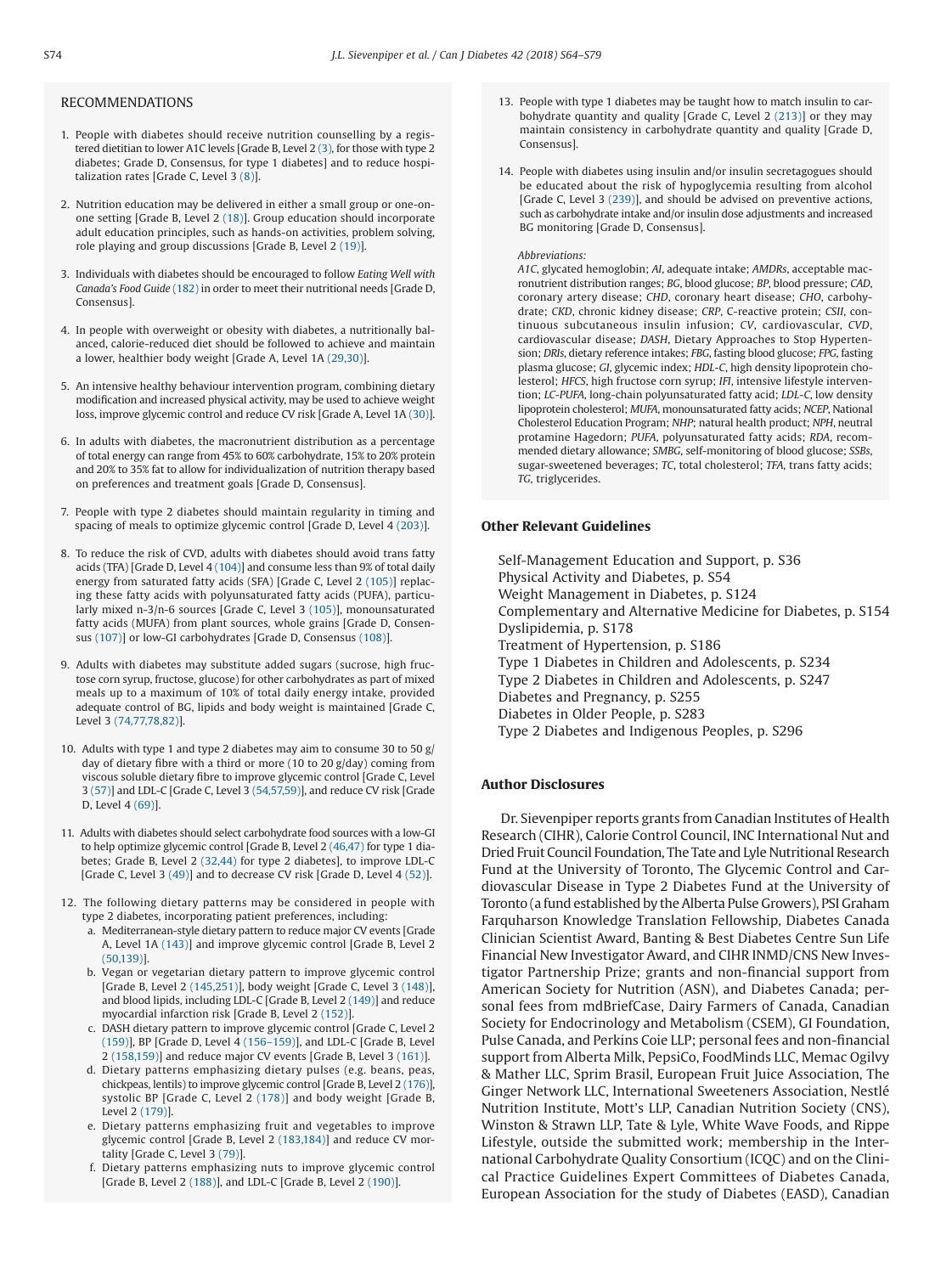Cardiovascular Society (CCS), and Canadian Obesity Network; appointments as an Executive Board Member of the Diabetes and Nutrition Study Group (DNSG) of the EASD, Director of the Toronto 3D Knowledge Synthesis and Clinical Trials foundation; unpaid scientific advisor for the Food, Nutrition, and Safety Program (FNSP) and the Technical Committee on Carbohydrates of the International Life Science Institute (ILSI) North America; and spousal relationship with an employee of Unilever Canada. Dr. Chan reports grants from Danone Institute, Canadian Foundation for Dietetic Research, Alberta Livestock and Meat Agency, Dairy Farmers of Canada, Alberta Pulse Growers, and Western Canada Grain Growers, outside the submitted work; in addition, Dr. Chan has a patent No. 14/833,355 pending to the United States. Catherine Freeze reports personal fees from Dietitians of Canada and Government of Prince Edward Island, outside the submitted work. No other authors have anything to disclose.

## **References**

- 1. Pastors JG, Warshaw H, Daly A, et al. The evidence for the effectiveness of medical nutrition therapy in diabetes management. Diabetes Care 2002;25:608–13.
- 2. Pi-Sunyer FX, Maggio CA, McCarron DA, et al. Multicenter randomized trial of a comprehensive prepared meal program in type 2 diabetes. Diabetes Care 1999;22:191–7.
- 3. Franz MJ, Monk A, Barry B, et al. Effectiveness of medical nutrition therapy provided by dietitians in the management of non-insulin-dependent diabetes mellitus: A randomized, controlled clinical trial. J Am Diet Assoc 1995;95:1009– 17.
- 4. Kulkarni K, Castle G, Gregory R, et al. Nutrition practice guidelines for type 1 diabetes mellitus positively affect dietitian practices and patient outcomes. The Diabetes Care and Education Dietetic Practice Group. J Am Diet Assoc 1998;98:62–70, quiz 1-2.
- 5. Gaetke LM, Stuart MA, Truszczynska H. A single nutrition counseling session with a registered dietitian improves short-term clinical outcomes for rural Kentucky patients with chronic diseases. J Am Diet Assoc 2006;106:109–12.
- 6. Imai S, Kozai H, Matsuda M, et al. Intervention with delivery of diabetic meals improves glycemic control in patients with type 2 diabetes mellitus. J Clin Biochem Nutr 2008;42:59–63.
- 7. Huang MC, Hsu CC, Wang HS, et al. Prospective randomized controlled trial to evaluate effectiveness of registered dietitian-led diabetes management on glycemic and diet control in a primary care setting in Taiwan. Diabetes Care 2010;33:233–9.
- 8. Robbins JM, Thatcher GE, Webb DA, et al. Nutritionist visits, diabetes classes, and hospitalization rates and charges: The Urban Diabetes Study. Diabetes Care 2008;31:655–60.
- 9. StatsCan. Immigration and ethnocultural diversity in Canada. Ottawa: Statistics Canada, 2011. Report No.: Catalogue no. 99-010-X2011001. http:// www12.statcan.gc.ca/nhs-enm/2011/as-sa/99-010-x/99-010-x2011001 -eng.pdf.
- 10. Gougeon R, Sievenpiper JL, Jenkins D, et al. The transcultural diabetes nutrition algorithm: A Canadian perspective. Int J Endocrinol 2014;2014:151068.
- 11. Norris SL, Engelgau MM, Narayan KM. Effectiveness of self-management training in type 2 diabetes: A systematic review of randomized controlled trials. Diabetes Care 2001;24:561–87.
- 12. Ash S, Reeves MM, Yeo S, et al. Effect of intensive dietetic interventions on weight and glycaemic control in overweight men with Type II diabetes: A randomised trial. Int J Obes Relat Metab Disord 2003;27:797–802.
- Vallis TM, Higgins-Bowser I, Edwards L. The role of diabetes education in maintaining lifestyle changes. Can J Diabetes 2005;29:193–202.
- 14. Willaing I, Ladelund S, Jorgensen T, et al. Nutritional counselling in primary health care: A randomized comparison of an intervention by general practitioner or dietician. Eur J Cardiovasc Prev Rehabil 2004;11:513–20.
- 15. Wilson C, Brown T, Acton K, et al. Effects of clinical nutrition education and educator discipline on glycemic control outcomes in the Indian health service. Diabetes Care 2003;26:2500–4.
- 16. Brekke HK, Jansson PA, Lenner RA. Long-term (1- and 2-year) effects of lifestyle intervention in type 2 diabetes relatives. Diabetes Res Clin Pract 2005;70:225–34.
- 17. Lemon CC, Lacey K, Lohse B, et al. Outcomes monitoring of health, behavior, and quality of life after nutrition intervention in adults with type 2 diabetes. J Am Diet Assoc 2004;104:1805–15.
- 18. Rickheim PL, Weaver TW, Flader JL, et al. Assessment of group versus individual diabetes education: A randomized study. Diabetes Care 2002;25:269–74.
- 19. Trento M, Basile M, Borgo E, et al. A randomised controlled clinical trial of nurse-, dietitian- and pedagogist-led group care for the management of type 2 diabetes. J Endocrinol Invest 2008;31:1038–42.
- 20. Pérez-Escamilla R, Hromi-Fiedler A, Vega-López S, et al. Impact of peer nutrition education on dietary behaviors and health outcomes among Latinos: A systematic literature review. J Nutr Educ Behav 2008;40:208–25.
- 21. Ralston JD, Hirsch IB, Hoath J, et al. Web-based collaborative care for type 2 diabetes: A pilot randomized trial. Diabetes Care 2009;32:234–9.
- 22. Marcy TR, Britton ML, Harrison D. Identification of barriers to appropriate dietary behavior in low-income patients with type 2 diabetes mellitus. Diabetes Ther  $2011:2:9-19$
- 23. Christensen NK, Terry RD, Wyatt S, et al. Quantitative assessment of dietary adherence in patients with insulin-dependent diabetes mellitus. Diabetes Care 1983;6:245–50.
- 24. Toeller M, Klischan A, Heitkamp G, et al. Nutritional intake of 2868 IDDM patients from 30 centres in Europe. EURODIAB IDDM Complications Study Group. Diabetologia 1996;39:929–39.
- 25. Glazier RH, Bajcar J, Kennie NR, et al. A systematic review of interventions to improve diabetes care in socially disadvantaged populations. Diabetes Care 2006;29:1675–88.
- 26. Anderson TJ, Grégoire J, Pearson GJ, et al. 2016 Canadian Cardiovascular Society guidelines for the management of dyslipidemia for the prevention of cardiovascular disease in the adult. Can J Cardiol 2016;32:1263–82.
- 27. Wing RR. Weight loss in the management of type 2 diabetes. In: Gerstein HC, Haynes B, eds. Evidence-based diabetes. Ontario: B.C, Decker Inc., 2000.
- 28. Tuomilehto J, Lindström J, Eriksson JG, et al. Prevention of type 2 diabetes mellitus by changes in lifestyle among subjects with impaired glucose tolerance. N Engl J Med 2001;344:1343–50.
- 29. Knowler WC, Barrett-Connor E, Fowler SE, et al. Reduction in the incidence of type 2 diabetes with lifestyle intervention or metformin. N Engl J Med 2002;346:393–403.
- 30. The Look Ahead Research Group, Wing RR. Long term effects of a lifestyle intervention on weight and cardiovascular risk factors in individuals with type 2 diabetes: Four year results of the Look AHEAD trial. Arch Intern Med 2010;170:1566–75.
- 31. Food and Nutrition Board, Institute of Medicine of the National Academics. Dietary reference intakes for energy, carbohydrate, fiber, fat, fatty acids, cholesterol, protein and amino acids. Washington: The National Academies Press, 2005. https://www.nal.usda.gov/sites/default/files/fnic\_uploads//energy \_full\_report.pdf.
- 32. Barnard ND, Cohen J, Jenkins DJ, et al. A low-fat vegan diet improves glycemic control and cardiovascular risk factors in a randomized clinical trial in individuals with type 2 diabetes. Diabetes Care 2006;29:1777–83.
- 33. Kirk JK, Graves DE, Craven TE, et al. Restricted-carbohydrate diets in patients with type 2 diabetes: A meta-analysis. J Am Diet Assoc 2008;108:91–100.
- 34. Dyson P. Low carbohydrate diets and type 2 diabetes: What is the latest evidence? Diabetes Ther 2015;6:411–24.
- 35. van Wyk HJ, Davis RE, Davies JS. A critical review of low-carbohydrate diets in people with type 2 diabetes. Diabet Med 2016;33:148–57.
- 36. Johnston BC, Kanters S, Bandayrel K, et al. Comparison of weight loss among named diet programs in overweight and obese adults: A meta-analysis. JAMA 2014;312:923–33.
- 37. Yabe D, Iwasaki M, Kuwata H, et al. Sodium-glucose co-transporter-2 inhibitor use and dietary carbohydrate intake in Japanese individuals with type 2 diabetes: A randomized, open-label, 3-arm parallel comparative, exploratory study. Diabetes Obes Metab 2016;19:739–43.
- 38. Krebs JD, Parry Strong A, Cresswell P, et al. A randomised trial of the feasibility of a low carbohydrate diet vs standard carbohydrate counting in adults with type 1 diabetes taking body weight into account. Asia Pac J Clin Nutr 2016;25:78–84.
- 39. Nielsen JV, Gando C, Joensson E, et al. Low carbohydrate diet in type 1 diabetes, long-term improvement and adherence: A clinical audit. Diabetol Metab Syndr 2012;4:23.
- 40. Ranjan A, Schmidt S, Damm-Frydenberg C, et al. Low-carbohydrate diet impairs the effect of glucagon in the treatment of insulin-induced mild hypoglycemia: A randomized crossover study. Diabetes Care 2017;40:132–5.
- 41. Ranjan A, Schmidt S, Madsbad S, et al. Effects of subcutaneous, low-dose glucagon on insulin-induced mild hypoglycaemia in patients with insulin pump treated type 1 diabetes. Diabetes Obes Metab 2016;18:410–18.
- 42. Jenkins DJ, Wolever TM, Taylor RH, et al. Glycemic index of foods: A physiological basis for carbohydrate exchange. Am J Clin Nutr 1981;34:362–6.
- 43. Atkinson FS, Foster-Powell K, Brand-Miller JC. International tables of glycemic index and glycemic load values: 2008. Diabetes Care 2008;31:2281–3.
- 44. Jenkins DJ, Kendall CW, McKeown-Eyssen G, et al. Effect of a low-glycemic index or a high-cereal fiber diet on type 2 diabetes: A randomized trial. JAMA 2008;300:2742–53.
- 45. Brand-Miller J, Hayne S, Petocz P, et al. Low-glycemic index diets in the management of diabetes: A meta-analysis of randomized controlled trials. Diabetes Care 2003;26:2261–7.
- 46. Opperman AM, Venter CS, Oosthuizen W, et al. Meta-analysis of the health effects of using the glycaemic index in meal-planning. Br J Nutr 2004;92:367– 81.
- 47. Thomas DE, Elliott EJ. The use of low-glycaemic index diets in diabetes control. Br J Nutr 2010;104:797–802.
- 48. Wolever TM, Gibbs AL, Mehling C, et al. The Canadian Trial of Carbohydrates in Diabetes (CCD), a 1-y controlled trial of low-glycemic-index dietary carbohydrate in type 2 diabetes: No effect on glycated hemoglobin but reduction in C-reactive protein. Am J Clin Nutr 2008;87:114–25.
- 49. Goff LM, Cowland DE, Hooper L, et al. Low glycaemic index diets and blood lipids: A systematic review and meta-analysis of randomised controlled trials. Nutr Metab Cardiovasc Dis 2013;23:1–10.
- 50. Ajala O, English P, Pinkney J. Systematic review and meta-analysis of different dietary approaches to the management of type 2 diabetes. Am J Clin Nutr 2013;97:505–16.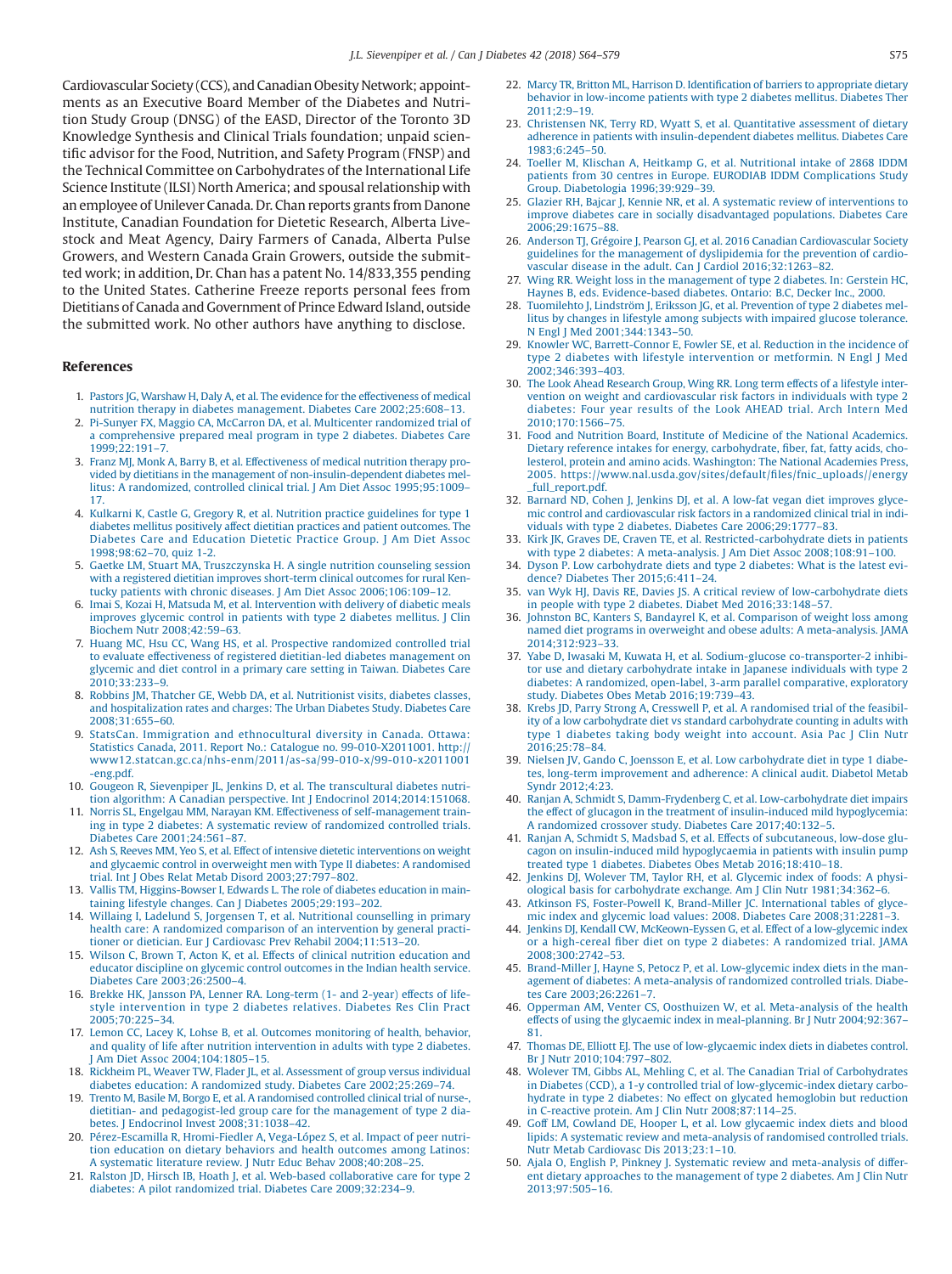- 51. Wang Q, Xia W, Zhao Z, et al. Effects comparison between low glycemic index diets and high glycemic index diets on HbA1c and fructosamine for patients with diabetes: A systematic review and meta-analysis. Prim Care Diabetes 2015;9:362–9.
- 52. Mirrahimi A, de Souza RJ, Chiavaroli L, et al. Associations of glycemic index and load with coronary heart disease events: A systematic review and metaanalysis of prospective cohorts. J Am Heart Assoc 2012;1:e000752.
- 53. Policy for labelling and advertising of dietary fibre-containing food products. Ottawa: Bureau of Nutritional Sciences Food Directorate, Health Products and Food Branch: Health Canada, 2012. http://www.hc-sc.gc.ca/fn-an/alt\_formats/ pdf/legislation/pol/fibre-label-etiquetage-eng.pdf.
- 54. Anderson JW, Randles KM, Kendall CW, et al. Carbohydrate and fiber recommendations for individuals with diabetes: A quantitative assessment and metaanalysis of the evidence. J Am Coll Nutr 2004;23:5–17.
- 55. Grundy MM, Edwards CH, Mackie AR, et al. Re-evaluation of the mechanisms of dietary fibre and implications for macronutrient bioaccessibility, digestion and postprandial metabolism. Br J Nutr 2016;116:816–33.
- 56. Vuksan V, Jenkins DJ, Spadafora P, et al. Konjac-mannan (glucomannan) improves glycemia and other associated risk factors for coronary heart disease in type 2 diabetes. A randomized controlled metabolic trial. Diabetes Care 1999;22:913–19.
- 57. Tiwari U, Cummins E. Meta-analysis of the effect of beta-glucan intake on blood cholesterol and glucose levels. Nutrition 2011;27:1008–16.
- 58. Post RE, Mainous AG 3rd, King DE, et al. Dietary fiber for the treatment of type 2 diabetes mellitus: A meta-analysis. J Am Board Fam Med 2012;25:16–23.
- 59. Brown L, Rosner B, Willett WW, et al. Cholesterol-lowering effects of dietary fiber: A meta-analysis. Am J Clin Nutr 1999;69:30–42.
- 60. Ho HV, Sievenpiper JL, Zurbau A, et al. A systematic review and metaanalysis of randomized controlled trials of the effect of barley beta-glucan on LDL-C, non-HDL-C and apoB for cardiovascular disease risk reductioni-iv. Eur J Clin Nutr 2016;70:1239–45.
- 61. Ho HV, Sievenpiper JL, Zurbau A, et al. The effect of oat beta-glucan on LDLcholesterol, non-HDL-cholesterol and apoB for CVD risk reduction: A systematic review and meta-analysis of randomised-controlled trials. Br J Nutr 2016;116:1369–82.
- 62. Summary of Health Canada's assessment of a health claim about food products containing psyllium an dblood cholesterol lowering. Ottawa: Bureau of Nutritional Sciences Food Directorate, Health Products and Food Branch: Health Canada, 2011. http://www.hc-sc.gc.ca/fn-an/alt\_formats/pdf/label-etiquet/ claims-reclam/assess-evalu/psyllium-cholesterol-eng.pdf.
- 63. Summary of Health Canada's assessment of a health claim about barley products and blood cholesterol lowering. Ottawa: Bureau of Nutritional Sciences Food Directorate, Health Products and Food Branch: Health Canada, 2012. http:// www.hc-sc.gc.ca/fn-an/alt\_formats/pdf/label-etiquet/claims-reclam/assessevalu/barley-orge-eng.pdf.
- 64. Oat products and blood cholesterol lowering. Summary of assessment of a health claim about oat products and blood cholesterol lowering. Ottawa: Bureau of Nutritional Sciences Food Directorate, Health Products and Food Branch: Health Canada, 2010. http://www.hc-sc.gc.ca/fn-an/alt\_formats/pdf/label-etiquet/ claims-reclam/assess-evalu/oat\_avoine-eng.pdf.
- 65. Vuksan V, Jenkins AL, Jenkins DJ, et al. Using cereal to increase dietary fiber intake to the recommended level and the effect of fiber on bowel function in healthy persons consuming North American diets. Am J Clin Nutr 2008;88:1256– 62.
- 66. Jenkins DJ, Kendall CW, Augustin LS, et al. Effect of wheat bran on glycemic control and risk factors for cardiovascular disease in type 2 diabetes. Diabetes Care 2002;25:1522–8.
- 67. Jenkins DJ, Kendall CW, Augustin LS, et al. Effect of legumes as part of a low glycemic index diet on glycemic control and cardiovascular risk factors in type 2 diabetes mellitus: A randomized controlled trial. Arch Intern Med 2012;172:1653–60.
- 68. Schoenaker DA, Toeller M, Chaturvedi N, et al. Dietary saturated fat and fibre and risk of cardiovascular disease and all-cause mortality among type 1 diabetic patients: The EURODIAB Prospective Complications Study. Diabetologia 2012;55:2132–41.
- 69. Threapleton DE, Greenwood DC, Evans CEL, et al. Dietary fibre intake and risk of cardiovascular disease: Systematic review and meta-analysis. BMJ 2013;347:f6879.
- 70. Chandalia M, Garg A, Lutjohann D, et al. Beneficial effects of high dietary fiber intake in patients with type 2 diabetes mellitus. N Engl J Med 2000;342:1392–8.
- 71. Te Morenga LA, Howatson AJ, Jones RM, et al. Dietary sugars and cardiometabolic risk: Systematic review and meta-analyses of randomized controlled trials of the effects on blood pressure and lipids. Am J Clin Nutr 2014;100:65–79.
- 72. Te Morenga L, Mallard S, Mann J. Dietary sugars and body weight: Systematic review and meta-analyses of randomised controlled trials and cohort studies. BMJ 2013;346:e7492.
- 73. Choo VL, Cozma AI, Viguiliouk E, et al. The effect of fructose-containing sugars on glycemic control: A systematic review and meta-analysis of controlled trials. FASEB J 2016;30:685.5.
- 74. Sievenpiper JL, de Souza RJ, Mirrahimi A, et al. Effect of fructose on body weight in controlled feeding trials: A systematic review and meta-analysis. Ann Intern Med 2012;156:291–304.
- 75. Sievenpiper JL, Chiavaroli L, de Souza RJ, et al. "Catalytic" doses of fructose may benefit glycaemic control without harming cardiometabolic risk factors: A small meta-analysis of randomised controlled feeding trials. Br J Nutr 2012;108:418– 23.
- 76. Ha V, Sievenpiper JL, De Souza RJ, et al. Effect of fructose on blood pressure: A systematic review and meta-analysis of controlled feeding trials. Hypertension 2012;59:787–95.
- 77. Sievenpiper JL, Carleton AJ, Chatha S, et al. Heterogeneous effects of fructose on blood lipids in individuals with type 2 diabetes: Systematic review and meta-analysis of experimental trials in humans. Diabetes Care 2009;32:1930–7.
- 78. Chiavaroli L, de Souza RJ, Ha V, et al. Effect of fructose on established lipid targets: A systematic review and meta-analysis of controlled feeding trials. J Am Heart Assoc 2015;4:e001700.
- 79. Wang X, Ouyang Y, Liu J, et al. Fruit and vegetable consumption and mortality from all causes, cardiovascular disease, and cancer: Systematic review and dose-response meta-analysis of prospective cohort studies. BMJ 2014;349:g4490.
- 80. Chiu S, Sievenpiper JL, de Souza RJ, et al. Effect of fructose on markers of nonalcoholic fatty liver disease (NAFLD): a systematic review and meta-analysis of controlled feeding trials. Eur J Clin Nutr 2014;68:416–23.
- 81. Wang DD, Sievenpiper JL, de Souza RJ, et al. The effects of fructose intake on serum uric acid vary among controlled dietary trials. J Nutr 2012;142:916– 23.
- 82. Cozma AI, Sievenpiper JL, de Souza RJ, et al. Effect of fructose on glycemic control in diabetes: A systematic review and meta-analysis of controlled feeding trials. Diabetes Care 2012;35:1611–20.
- 83. Livesey G, Taylor R. Fructose consumption and consequences for glycation, plasma triacylglycerol, and body weight: Meta-analyses and meta-regression models of intervention studies. Am J Clin Nutr 2008;88:1419–37.
- 84. Lowndes J, Kawiecki D, Pardo S, et al. The effects of four hypocaloric diets containing different levels of sucrose or high fructose corn syrup on weight loss and related parameters. Nutr J 2012;11:55.
- 85. Bravo S, Lowndes J, Sinnett S, et al. Consumption of sucrose and highfructose corn syrup does not increase liver fat or ectopic fat deposition in muscles. Appl Physiol Nutr Metab 2013;38:681–8.
- 86. Lowndes J, Sinnett S, Pardo S, et al. The effect of normally consumed amounts of sucrose or high fructose corn syrup on lipid profiles, body composition and related parameters in overweight/obese subjects. Nutrients 2014;6:1128– 44.
- 87. Lowndes J, Sinnett S, Yu Z, et al. The effects of fructose-containing sugars on weight, body composition and cardiometabolic risk factors when consumed at up to the 90th percentile population consumption level for fructose. Nutrients 2014;6:3153–68.
- 88. Xi B, Huang Y, Reilly KH, et al. Sugar-sweetened beverages and risk of hypertension and CVD: A dose-response meta-analysis. Br J Nutr 2015;113:709– 17.
- 89. Jayalath VH, de Souza RJ, Ha V, et al. Sugar-sweetened beverage consumption and incident hypertension: A systematic review and meta-analysis of prospective cohorts. Am J Clin Nutr 2015;102:914–21.
- 90. Jayalath VH, Sievenpiper JL, de Souza RJ, et al. Total fructose intake and risk of hypertension: A systematic review and meta-analysis of prospective cohorts. J Am Coll Nutr 2014;33:328–39.
- 91. Tasevska N, Park Y, Jiao L, et al. Sugars and risk of mortality in the NIH-AARP Diet and Health Study. Am J Clin Nutr 2014;99:1077–88.
- 92. Liu S, Willett WC, Stampfer MJ, et al. A prospective study of dietary glycemic load, carbohydrate intake, and risk of coronary heart disease in US women. Am J Clin Nutr 2000;71:1455–61.
- 93. Beulens JW, de Bruijne LM, Stolk RP, et al. High dietary glycemic load and glycemic index increase risk of cardiovascular disease among middle-aged women: A population-based follow-up study. J Am Coll Cardiol 2007;50:14–21.
- 94. Sieri S, Krogh V, Berrino F, et al. Dietary glycemic load and index and risk of coronary heart disease in a large italian cohort: The EPICOR study. Arch Intern Med 2010:170:640-7
- 95. Burger KN, Beulens JW, Boer JM, et al. Dietary glycemic load and glycemic index and risk of coronary heart disease and stroke in Dutch men and women: The EPIC-MORGEN study. PLoS ONE 2011;6:e25955.
- 96. Burger KN, Beulens JW, van der Schouw YT, et al. Dietary fiber, carbohydrate quality and quantity, and mortality risk of individuals with diabetes mellitus. PLoS ONE 2012;7:e43127.
- 97. Tsilas CS, de Souza RJ, Mejia SB, et al. Relation of total sugars, fructose and sucrose with incident type 2 diabetes: a systematic review and metaanalysis of prospective cohort studies. CMAJ 2017;189(20):E711–20. doi:10.1503/cmaj.160706.
- 98. Mozaffarian D, Hao T, Rimm EB, et al. Changes in diet and lifestyle and long-term weight gain in women and men. N Engl J Med 2011;364:2392-404.
- 99. Tang G, Wang D, Long J, et al. Meta-analysis of the association between whole grain intake and coronary heart disease risk. Am J Cardiol 2015;115:625–9.
- 100. Qin LQ, Xu JY, Han SF, et al. Dairy consumption and risk of cardiovascular disease: An updated meta-analysis of prospective cohort studies. Asia Pac J Clin Nutr 2015;24:90–100.
- 101. Smith JD, Hou T, Ludwig DS, et al. Changes in intake of protein foods, carbohydrate amount and quality, and long-term weight change: Results from 3 prospective cohorts. Am J Clin Nutr 2015;101:1216–24.
- 102. Expert Panel on Detection Evaluation, and Treatment of High Blood Cholesterol in Adults. Executive summary of the third report of the National Cholesterol Education Program (NCEP) expert panel on detection, evaluation, and treatment of high blood cholesterol in adults (adult treatment panel III). JAMA 2001;285:2486–97.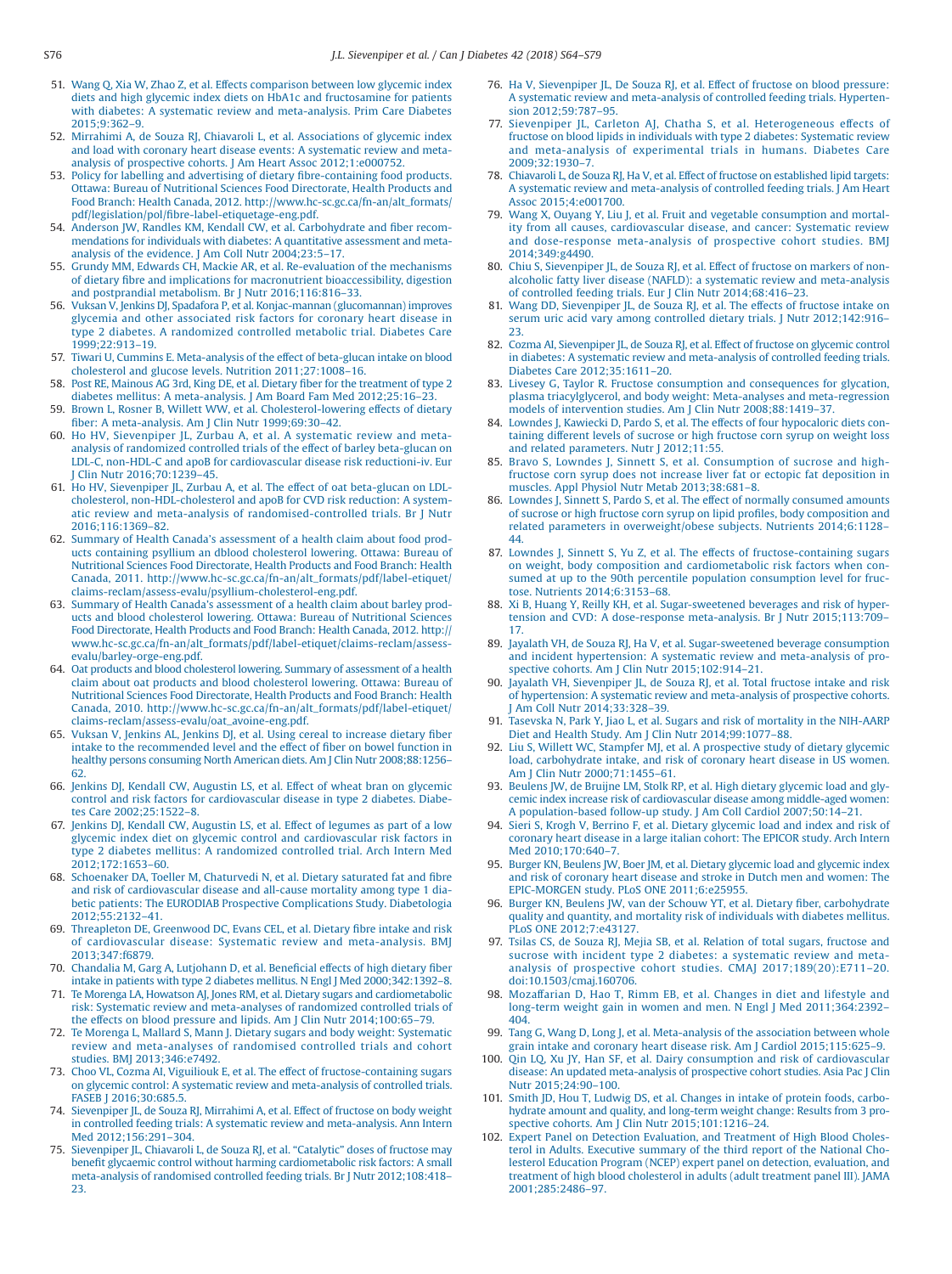- 103. Yu-Poth S, Zhao G, Etherton T, et al. Effects of the National Cholesterol Education Program's Step I and Step II dietary intervention programs on cardiovascular disease risk factors: A meta-analysis. Am J Clin Nutr 1999;69:632–46.
- 104. de Souza RJ, Mente A, Maroleanu A, et al. Intake of saturated and trans unsaturated fatty acids and risk of all cause mortality, cardiovascular disease, and type 2 diabetes: Systematic review and meta-analysis of observational studies. BMJ 2015;351:h3978.
- 105. Hooper L, Martin N, Abdelhamid A, et al. Reduction in saturated fat intake for cardiovascular disease. Cochrane Database Syst Rev 2015;(6):CD011737.
- 106. Ramsden CE, Zamora D, Leelarthaepin B, et al. Use of dietary linoleic acid for secondary prevention of coronary heart disease and death: Evaluation of recovered data from the Sydney Diet Heart Study and updated meta-analysis. BMJ 2013;346:e8707.
- 107. Li Y, Hruby A, Bernstein AM, et al. Saturated fats compared with unsaturated fats and sources of carbohydrates in relation to risk of coronary heart disease: A prospective cohort study. J Am Coll Cardiol 2015;66:1538–48.
- 108. Jakobsen MU, Dethlefsen C, Joensen AM, et al. Intake of carbohydrates compared with intake of saturated fatty acids and risk of myocardial infarction: Importance of the glycemic index. Am J Clin Nutr 2010;91:1764–8.
- 109. de Oliveira Otto MC, Mozaffarian D, Kromhout D, et al. Dietary intake of saturated fat by food source and incident cardiovascular disease: The Multi-Ethnic Study of Atherosclerosis. Am J Clin Nutr 2012;96:397–404.
- 110. McEwen B, Morel-Kopp MC, Tofler G, et al. Effect of omega-3 fish oil on cardiovascular risk in diabetes. Diabetes Educ 2010;36:565–84.
- 111. Kromhout D, Giltay EJ, Geleijnse JM, et al. n–3 fatty acids and cardiovascular events after myocardial infarction. N Engl J Med 2010;363:2015–26.
- 112. The ORIGIN Trial Investigators, Bosch J, Gerstein HC, et al. n–3 fatty acids and cardiovascular outcomes in patients with dysglycemia. N Engl J Med 2012;367:309–18.
- 113. Rizos EC, Ntzani EE, Bika E, et al. Association between omega-3 fatty acid supplementation and risk of major cardiovascular disease events: A systematic review and meta-analysis. JAMA 2012;308:1024–33.
- 114. Chowdhury R, Warnakula S, Kunutsor S, et al. Association of dietary, circulating, and supplement fatty acids with coronary risk: A systematic review and meta-analysis. Ann Intern Med 2014;160:398–406. . Erratum in: Ann Intern Med 2014;160:658.
- 115. Hu FB, Cho E, Rexrode KM, et al. Fish and long-chain omega-3 fatty acid intake and risk of coronary heart disease and total mortality in diabetic women. Circulation 2003;107:1852–7.
- 116. Sala-Vila A, Díaz-López A, Valls-Pedret C, et al. Dietary marine ω-3 fatty acids and incident sight-threatening retinopathy in middle-aged and older individuals with type 2 diabetes: Prospective investigation from the PREDIMED trial. JAMA Ophthalmol 2016;134:1142–9.
- 117. Lee CC, Sharp SJ, Wexler DJ, et al. Dietary intake of eicosapentaenoic and docosahexaenoic acid and diabetic nephropathy: Cohort analysis of the diabetes control and complications trial. Diabetes Care 2010;33:1454–6.
- 118. Hamdy O, Horton ES. Protein content in diabetes nutrition plan. Curr Diab Rep 2011;11:111–19.
- Viguiliouk E, Stewart SE, Jayalath VH, et al. Effect of replacing animal protein with plant protein on glycemic control in diabetes: A systematic review and meta-analysis of randomized controlled trials. Nutrients 2015;7:9804–24.
- 120. Hansen HP, Tauber-Lassen E, Jensen BR, et al. Effect of dietary protein restriction on prognosis in patients with diabetic nephropathy. Kidney Int 2002;62:220–8.
- 121. Pan Y, Guo LL, Jin HM. Low-protein diet for diabetic nephropathy: A metaanalysis of randomized controlled trials. Am J Clin Nutr 2008;88:660–6.
- 122. Brodsky IG, Robbins DC, Hiser E, et al. Effects of low-protein diets on protein metabolism in insulin-dependent diabetes mellitus patients with early nephropathy. J Clin Endocrinol Metab 1992;75:351–7.
- 123. Qian F, Korat AA, Malik V, et al. Metabolic effects of monounsaturated fatty acid-enriched diets compared with carbohydrate or polyunsaturated fatty acid-enriched diets in patients with type 2 diabetes: A systematic review and meta-analysis of randomized controlled trials. Diabetes Care 2016;39:1448– 57.
- 124. Jenkins DJ, Kendall CW, Vuksan V, et al. Effect of lowering the glycemic load with canola oil on glycemic control and cardiovascular risk factors: A randomized controlled trial. Diabetes Care 2014;37:1806–14.
- 125. Kodama S, Saito K, Tanaka S, et al. Influence of fat and carbohydrate proportions on the metabolic profile in patients with type 2 diabetes: A metaanalysis. Diabetes Care 2009;32:959–65.
- 126. Brinkworth GD, Noakes M, Parker B, et al. Long-term effects of advice to consume a high-protein, low-fat diet, rather than a conventional weight-loss diet, in obese adults with type 2 diabetes: One-year follow-up of a randomised trial. Diabetologia 2004;47:1677–86.
- 127. Larsen RN, Mann NJ, Maclean E, et al. The effect of high-protein, lowcarbohydrate diets in the treatment of type 2 diabetes: A 12 month randomised controlled trial. Diabetologia 2011;54:731–40.
- 128. Haimoto H, Iwata M, Wakai K, et al. Long-term effects of a diet loosely restricting carbohydrates on HbA1c levels, BMI and tapering of sulfonylureas in type 2 diabetes: A 2-year follow-up study. Diabetes Res Clin Pract 2008;79:350–6.
- 129. Davis NJ, Tomuta N, Schechter C, et al. Comparative study of the effects of a 1-year dietary intervention of a low-carbohydrate diet versus a low-fat diet on weight and glycemic control in type 2 diabetes. Diabetes Care 2009;32:1147– 52.
- 130. Gong Q, Gregg EW, Wang J, et al. Long-term effects of a randomised trial of a 6-year lifestyle intervention in impaired glucose tolerance on diabetes-

related microvascular complications: The China Da Qing Diabetes Prevention Outcome Study. Diabetologia 2011;54:300–7.

- 131. Li G, Zhang P, Wang J, et al. Cardiovascular mortality, all-cause mortality, and diabetes incidence after lifestyle intervention for people with impaired glucose tolerance in the Da Qing Diabetes Prevention Study: A 23-year follow-up study. Lancet Diabetes Endocrinol 2014;2:474–80.
- 132. Wing RR, Bolin P, Brancati FL, et al. Cardiovascular effects of intensive lifestyle intervention in type 2 diabetes. N Engl J Med 2013;369:145–54.
- 133. Prior AM, Thapa M, Hua DH. Aldose reductase inhibitors and nanodelivery of diabetic therapeutics. Mini Rev Med Chem 2012;12:326–36.
- 134. Mann JI, De Leeuw I, Hermansen K, et al. Evidence-based nutritional approaches to the treatment and prevention of diabetes mellitus. Nutr Metab Cardiovasc Dis 2004;14:373–94.
- 135. Coppell KJ, Kataoka M, Williams SM, et al. Nutritional intervention in patients with type 2 diabetes who are hyperglycaemic despite optimised drug treatment—Lifestyle Over and Above Drugs in Diabetes (LOADD) study: Randomised controlled trial. BMJ 2010;341:c3337.
- 136. Willett WC, Sacks F, Trichopoulou A, et al. Mediterranean diet pyramid: A cultural model for healthy eating. Am J Clin Nutr 1995;61:1402s–6s.
- 137. Trichopoulou A, Costacou T, Bamia C, et al. Adherence to a Mediterranean diet and survival in a Greek population. N Engl J Med 2003;348:2599–608.
- 138. Carter P, Achana F, Troughton J, et al. A Mediterranean diet improves HbA1c but not fasting blood glucose compared to alternative dietary strategies: A network meta-analysis. J Hum Nutr Diet 2014;27:280–97.
- 139. Esposito K, Maiorino MI, Ceriello A, et al. Prevention and control of type 2 diabetes by Mediterranean diet: A systematic review. Diabetes Res Clin Pract 2010;89:97–102.
- 140. Sleiman D, Al-Badri MR, Azar ST. Effect of Mediterranean diet in diabetes control and cardiovascular risk modification: A systematic review. Front Public Health 2015;3:69.
- 141. Esposito K, Maiorino MI, Petrizzo M, et al. The effects of a Mediterranean diet on the need for diabetes drugs and remission of newly diagnosed type 2 diabetes: Follow-up of a randomized trial. Diabetes Care 2014;37:1824–30.
- 142. Elhayany A, Lustman A, Abel R, et al. A low carbohydrate Mediterranean diet improves cardiovascular risk factors and diabetes control among overweight patients with type 2 diabetes mellitus: A 1-year prospective randomized intervention study. Diabetes Obes Metab 2010;12:204–9.
- 143. Estruch R, Ros E, Salas-Salvadó J, et al. Primary prevention of cardiovascular disease with a Mediterranean diet. N Engl J Med 2013;368:1279–90.
- 144. Díaz-López A, Babio N, Martínez-González MA, et al. Mediterranean diet, retinopathy, nephropathy, and microvascular diabetes complications: A post hoc analysis of a randomized trial. Diabetes Care 2015;38:2134–41.
- 145. Barnard ND, Cohen J, Jenkins DJ, et al. A low-fat vegan diet and a conventional diabetes diet in the treatment of type 2 diabetes: A randomized, controlled, 74-wk clinical trial. Am J Clin Nutr 2009;89:1588s–96s.
- 146. Yokoyama Y, Barnard ND, Levin SM, et al. Vegetarian diets and glycemic control in diabetes: A systematic review and meta-analysis. Cardiovasc Diagn Ther 2014;4:373–82.
- 147. Viguiliouk E, Kahleová H, Rahelić D. editors. Vegetarian diets improve glycemic control in diabetes: A systematic review and meta-analysis of randomized controlled trials. Proceedings of the 34th international symposium on diabetes and nutrition. Prague: Czech Republic, 2016.
- 148. Barnard ND, Levin SM, Yokoyama Y. A systematic review and meta-analysis of changes in body weight in clinical trials of vegetarian diets. J Acad Nutr Diet 2015;115:954–69.
- 149. Wang F, Zheng J, Yang B, et al. Effects of vegetarian diets on blood lipids: A systematic review and meta-analysis of randomized controlled trials. J Am Heart Assoc 2015;4:e002408.
- 150. Jenkins DJ, Wong JM, Kendall CW, et al. The effect of a plant-based lowcarbohydrate ("Eco-Atkins") diet on body weight and blood lipid concentrations in hyperlipidemic subjects. Arch Intern Med 2009;169:1046–54.
- 151. Jenkins DJA, Wong JMW, Kendall CWC, et al. Effect of a 6-month vegan lowcarbohydrate ("Eco-Atkins") diet on cardiovascular risk factors and body weight in hyperlipidaemic adults: A randomised controlled trial. BMJ Open 2014;4:003505.
- 152. Dinu M, Abbate R, Gensini GF, et al. Vegetarian, vegan diets and multiple health outcomes: A systematic review with meta-analysis of observational studies. Crit Rev Food Sci Nutr 2016 (in press).
- 153. Food and Nutrition Board, Institute of Medicine. Dietary reference intakes for water, potassium, sodium, chloride, and sulfate. Washington: The National Academies Press, 2005. https://www.nal.usda.gov/sites/default/files/fnic\_uploads// water\_full\_report.pdf.
- 154. Thomas MC, Moran J, Forsblom C, et al. The association between dietary sodium intake, ESRD, and all-cause mortality in patients with type 1 diabetes. Diabetes Care 2011;34:861–6.
- 155. Ekinci EI, Clarke S, Thomas MC, et al. Dietary salt intake and mortality in patients with type 2 diabetes. Diabetes Care 2011;34:703–9.
- 156. Appel LJ, Moore TJ, Obarzanek E, et al. A clinical trial of the effects of dietary patterns on blood pressure. N Engl J Med 1997;336:1117–24.
- 157. Sacks FM, Svetkey LP, Vollmer WM, et al. Effects on blood pressure of reduced dietary sodium and the Dietary Approaches to Stop Hypertension (DASH) diet. DASH-Sodium Collaborative Research Group. N Engl J Med 2001;344:3– 10.
- 158. Siervo M, Lara J, Chowdhury S, et al. Effects of the dietary approach to stop hypertension (DASH) diet on cardiovascular risk factors: A systematic review and meta-analysis. Br J Nutr 2015;113:1–15.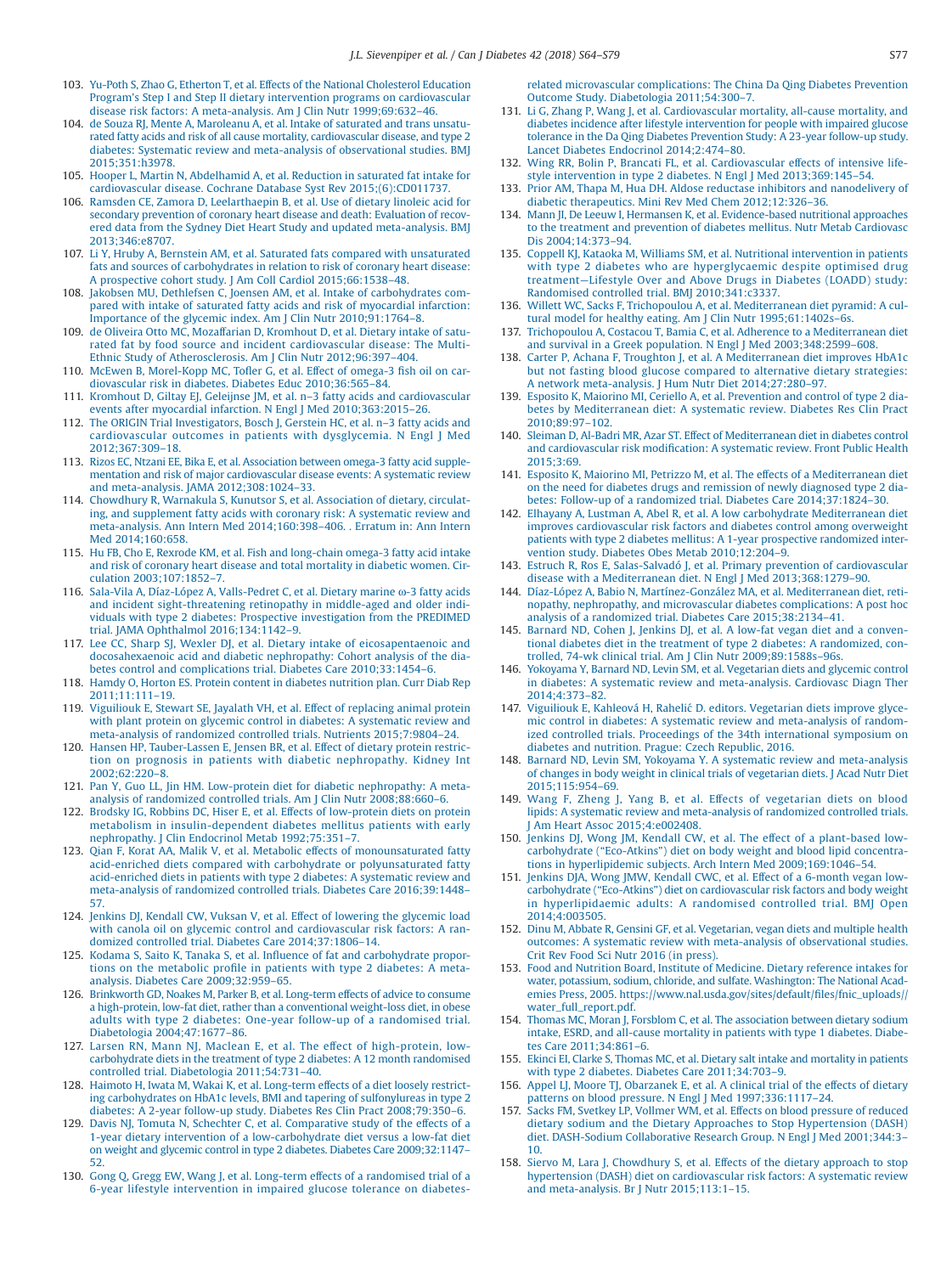- 159. Azadbakht L, Fard NR, Karimi M, et al. Effects of the Dietary Approaches to Stop Hypertension (DASH) eating plan on cardiovascular risks among type 2 diabetic patients: A randomized crossover clinical trial. Diabetes Care 2011;34:55–7.
- 160. Azadbakht L, Surkan PJ, Esmaillzadeh A, et al. The dietary approaches to stop hypertension eating plan affects C-reactiabnormalitiesve protein, coagulation, and hepatic function tests among type 2 diabetic patients. J Nutr 2011;141:1083–8.
- 161. Schwingshackl L, Hoffmann G. Diet quality as assessed by the Healthy Eating Index, the Alternate Healthy Eating Index, the Dietary Approaches to Stop Hypertension score, and health outcomes: A systematic review and meta-analysis of cohort studies. J Acad Nutr Diet 2015;115:780–800, e5.
- 162. Jenkins DJ, Kendall CW, Marchie A, et al. Effects of a dietary portfolio of cholesterol-lowering foods vs lovastatin on serum lipids and C-reactive protein. JAMA 2003;290:502–10.
- Jenkins DJ, Jones PJ, Lamarche B, et al. Effect of a dietary portfolio of cholesterollowering foods given at 2 levels of intensity of dietary advice on serum lipids in hyperlipidemia: A randomized controlled trial. JAMA 2011;306:831–9.
- 164. Lovejoy JC, Most MM, Lefevre M, et al. Effect of diets enriched in almonds on insulin action and serum lipids in adults with normal glucose tolerance or type 2 diabetes. Am J Clin Nutr 2002;76:1000–6.
- 165. Jenkins DJ, Mirrahimi A, Srichaikul K, et al. Soy protein reduces serum cholesterol by both intrinsic and food displacement mechanisms. J Nutr 2010;140:2302s–11s.
- 166. Tokede OA, Onabanjo TA, Yansane A, et al. Soya products and serum lipids: A meta-analysis of randomised controlled trials. Br J Nutr 2015;114:831–43.
- 167. Ras RT, Geleijnse JM, Trautwein EA. LDL-cholesterol-lowering effect of plant sterols and stanols across different dose ranges: A meta-analysis of randomised controlled studies. Br J Nutr 2014;112:214–19.
- 168. Nordic Council. Nordic nutrition recommendations 2004: integrating nutrition and physical acitivity. 4th edn. Arhus, Denmark: Nordic Council of Ministers, 2005.
- 169. Adamsson V, Reumark A, Fredriksson IB, et al. Effects of a healthy Nordic diet on cardiovascular risk factors in hypercholesterolaemic subjects: A randomized controlled trial (NORDIET). J Intern Med 2011;269:150–9.
- 170. Uusitupa M, Hermansen K, Savolainen MJ, et al. Effects of an isocaloric healthy Nordic diet on insulin sensitivity, lipid profile and inflammation markers in metabolic syndrome–arandomized study (SYSDIET). J Intern Med 2013;274:52– 66.
- 171. Poulsen SK, Due A, Jordy AB, et al. Health effect of the New Nordic Diet in adults with increased waist circumference: A 6-mo randomized controlled trial. Am Clin Nutr 2014;99:35-45.
- 172. Nordmann AJ, Nordmann A, Briel M, et al. Effects of low-carbohydrate vs lowfat diets on weight loss and cardiovascular risk factors: A meta-analysis of randomized controlled trials. Arch Intern Med 2006;166:285–93.
- 173. Stern L, Iqbal N, Seshadri P, et al. The effects of low-carbohydrate versus conventional weight loss diets in severely obese adults: One-year follow-up of a randomized trial. Ann Intern Med 2004;140:778–85.
- 174. Shai I, Schwarzfuchs D, Henkin Y, et al. Weight Loss with a low-carbohydrate, Mediterranean, or low-fat diet. N Engl J Med 2008;359:229–41.
- Dansinger ML, Gleason JA, Griffith JL, et al. Comparison of the Atkins, Ornish, Weight Watchers, and Zone diets for weight loss and heart disease risk reduction: A randomized trial. JAMA 2005;293:43–53.
- Sievenpiper JL, Kendall CW, Esfahani A, et al. Effect of non-oil-seed pulses on glycaemic control: A systematic review and meta-analysis of randomised controlled experimental trials in people with and without diabetes. Diabetologia 2009;52:1479–95.
- 177. Ha V, Sievenpiper JL, de Souza RJ, et al. Effect of dietary pulse intake on established therapeutic lipid targets for cardiovascular risk reduction: A systematic review and meta-analysis of randomized controlled trials. CMAJ 2014;186:E252– 62.
- 178. Jayalath VH, de Souza RJ, Sievenpiper JL, et al. Effect of dietary pulses on blood pressure: A systematic review and meta-analysis of controlled feeding trials. Am J Hypertens 2014;27:56–64.
- 179. Kim SJ, de Souza RJ, Choo VL, et al. Effects of dietary pulse consumption on body weight: A systematic review and meta-analysis of randomized controlled trials. Am J Clin Nutr 2016;103:1213–23.
- 180. Hosseinpour-Niazi S, Mirmiran P, Hedayati M, et al. Substitution of red meat with legumes in the therapeutic lifestyle change diet based on dietary advice improves cardiometabolic risk factors in overweight type 2 diabetes patients: A cross-over randomized clinical trial. Eur J Clin Nutr 2015;69:592–7.
- 181. Afshin A, Micha R, Khatibzadeh S, et al. Consumption of nuts and legumes and risk of incident ischemic heart disease, stroke, and diabetes: A systematic review and meta-analysis. Am J Clin Nutr 2014;100:278–88.
- 182. Health Canada. Eating well with Canada's food guide. Ottawa: Health Products and Food Branch, Office of Nutrition and Promotion, 2007. Report No.: Publication H39e166/1990E. http://www.hc-sc.gc.ca/fn-an/food-guide-aliment/ index-eng.php.
- 183. Moazen S, Amani R, Homayouni Rad A, et al. Effects of freeze-dried strawberry supplementation on metabolic biomarkers of atherosclerosis in subjects with type 2 diabetes: A randomized double-blind controlled trial. Ann Nutr Metab 2013;63:256–64.
- 184. Hegde SV, Adhikari P, Nandini M, et al. Effect of daily supplementation of fruits on oxidative stress indices and glycaemic status in type 2 diabetes mellitus. Complement Ther Clin Pract 2013;19:97–100.
- 185. Imai S, Matsuda M, Hasegawa G, et al. A simple meal plan of "eating vegetables before carbohydrate" was more effective for achieving glycemic control

than an exchange-based meal plan in Japanese patients with type 2 diabetes. Asia Pac J Clin Nutr 2011;20:161–8.

- 186. Shin JY, Kim JY, Kang HT, et al. Effect of fruits and vegetables on metabolic syndrome: A systematic review and meta-analysis of randomized controlled trials. Int J Food Sci Nutr 2015;66:416–25.
- 187. Petersen KS, Clifton PM, Blanch N, et al. Effect of improving dietary quality on carotid intima media thickness in subjects with type 1 and type 2 diabetes: A 12-mo randomized controlled trial. Am J Clin Nutr 2015;102:771–9.
- 188. Viguiliouk E, Kendall CW, Blanco Mejia S, et al. Effect of tree nuts on glycemic control in diabetes: A systematic review and meta-analysis of randomized controlled dietary trials. Endocrinol Metab Clin North Am 2014;9:e103376.
- 189. Blanco Mejia S, Kendall CW, Viguiliouk E, et al. Effect of tree nuts on metabolic syndrome criteria: A systematic review and meta-analysis of randomised controlled trials. BMJ Open 2014;4:e004660.
- 190. Sabate J, Oda K, Ros E. Nut consumption and blood lipid levels: A pooled analysis of 25 intervention trials. Arch Intern Med 2010;170:821–7.
- 191. Flores-Mateo G, Rojas-Rueda D, Basora J, et al. Nut intake and adiposity: Metaanalysis of clinical trials. Am J Clin Nutr 2013;97:1346–55.
- 192. Whole grains—get the facts. Ottawa: Health Canada, 2013. http://www.hc -sc.gc.ca/fn-an/nutrition/whole-grain-entiers-eng.php.
- 193. Hollænder PL, Ross AB, Kristensen M. Whole-grain and blood lipid changes in apparently healthy adults: A systematic review and meta-analysis of randomized controlled studies. Am J Clin Nutr 2015;102:556–72.
- 194. Bao L, Cai X, Xu M, et al. Effect of oat intake on glycaemic control and insulin sensitivity: A meta-analysis of randomised controlled trials. Br J Nutr 2014;112:457–66.
- 195. Chen M, Pan A, Malik VS, et al. Effects of dairy intake on body weight and fat: A meta-analysis of randomized controlled trials. Am J Clin Nutr 2012;96:735– 47.
- 196. Benatar JR, Sidhu K, Stewart RA. Effects of high and low fat dairy food on cardiometabolic risk factors: A meta-analysis of randomized studies. PLoS ONE 2013;8:e76480.
- 197. Maersk M, Belza A, Stødkilde-Jørgensen H, et al. Sucrose-sweetened beverages increase fat storage in the liver, muscle, and visceral fat depot: A 6-mo randomized intervention study. Am J Clin Nutr 2012;95:283–9.
- 198. Maki KC, Nieman KM, Schild AL, et al. Sugar-wweetened product consumption alters glucose homeostasis compared with dairy product consumption in men and women at risk of type 2 diabetes mellitus. J Nutr 2015;145:459–66.
- 199. Alexander DD, Bylsma LC, Vargas AJ, et al. Dairy consumption and CVD: A systematic review and meta-analysis—CORRIGENDUM. Br J Nutr 2016;115:2268.
- 200. de Goede J, Soedamah-Muthu SS, Pan A, et al. Dairy consumption and risk of stroke: A systematic review and updated dose-response meta-analysis of prospective cohort studies. J Am Heart Assoc 2016;5:pii: e002787.
- 201. Wolever TM, Hamad S, Chiasson JL, et al. Day-to-day consistency in amount and source of carbohydrate intake associated with improved blood glucose control in type 1 diabetes. J Am Coll Nutr 1999;18:242–7.
- 202. Clement S. Diabetes self-management education. Diabetes Care 1995;18:1204– 14.
- 203. Savoca MR, Miller CK, Ludwig DA. Food habits are related to glycemic control among people with type 2 diabetes mellitus. J Am Diet Assoc 2004;104:560–6.
- 204. Kalergis M, Schiffrin A, Gougeon R, et al. Impact of bedtime snack composition on prevention of nocturnal hypoglycemia in adults with type 1 diabetes undergoing intensive insulin management using lispro insulin before meals: A randomized, placebo-controlled, crossover trial. Diabetes Care 2003;26:9–15.
- 205. Arnold L, Mann JI, Ball MJ. Metabolic effects of alterations in meal frequency in type 2 diabetes. Diabetes Care 1997;20:1651–4.
- 206. Leroux C, Brazeau AS, Gingras V, et al. Lifestyle and cardiometabolic risk in adults with type 1 diabetes: A review. Can J Diabetes 2014;38:62–9.
- 207. Delahanty LM, Nathan DM, Lachin JM, et al. Association of diet with glycated hemoglobin during intensive treatment of type 1 diabetes in the Diabetes Control and Complications Trial. Am J Clin Nutr 2009;89:518–24.
- 208. Bell KJ, Smart CE, Steil GM, et al. Impact of fat, protein, and glycemic index on postprandial glucose control in type 1 diabetes: Implications for intensive diabetes management in the continuous glucose monitoring era. Diabetes Care 2015;38:1008–15.
- 209. Marran KJ, Davey B, Lang A, et al. Exponential increase in postprandial bloodglucose exposure with increasing carbohydrate loads using a linear carbohydrateto-insulin ratio. S Afr Med J 2013;103:461–3.
- 210. International Diabetes Federation, DAR International Alliance. Diabetes and Ramadan: Practical guidelines. Brussels: (IDF) IDF, 2016. http:// www.daralliance.org/daralliance/wp-content/uploads/IDF-DAR-Practical -Guidelines\_15-April-2016\_low.pdf.
- 211. Tunbridge FK, Home PD, Murphy M, et al. Does flexibility at mealtimes disturb blood glucose control on a multiple insulin injection regimen? Diabet Med 1991;8:833–8.
- 212. DAFNE Study Group. Training in flexible, intensive insulin management to enable dietary freedom in people with type 1 diabetes: Dose adjustment for normal eating (DAFNE) randomised controlled trial. BMJ 2002;325:746.
- 213. Scavone G, Manto A, Pitocco D, et al. Effect of carbohydrate counting and medical nutritional therapy on glycaemic control in type 1 diabetic subjects: A pilot study. Diabet Med 2010;27:477–9.
- 214. Bergenstal RM, Johnson M, Powers MA, et al. Adjust to target in type 2 diabetes: Comparison of a simple algorithm with carbohydrate counting for adjustment of mealtime insulin glulisine. Diabetes Care 2008;31:1305–10.
- 215. Gillespie SJ, Kulkarni KD, Daly AE. Using carbohydrate counting in diabetes clinical practice. J Am Diet Assoc 1998;98:897–905.